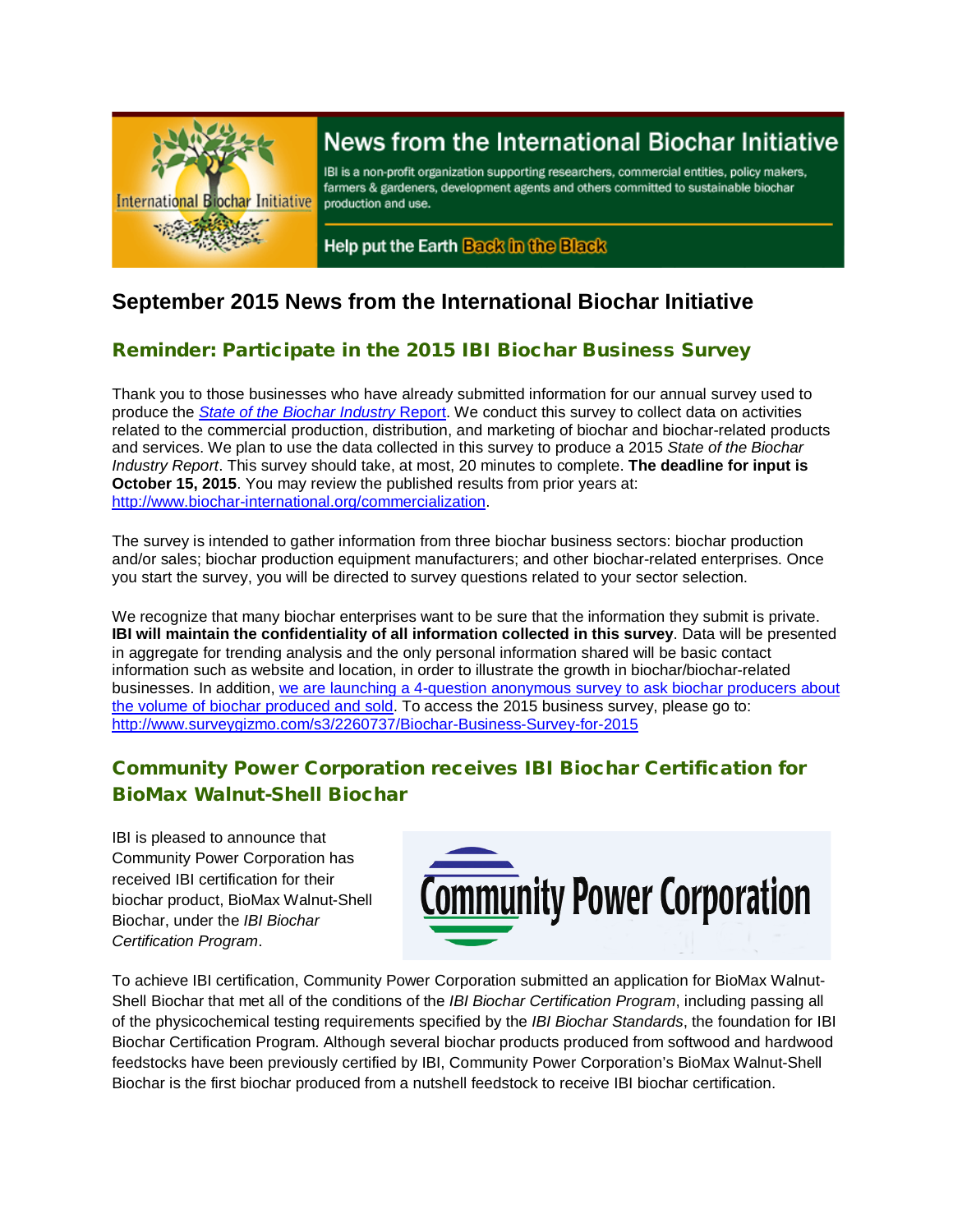For further information on the *IBI Biochar Certification Program* and to view a list of IBI certified biochar manufacturers, please see: [http://www.biochar-international.org/certification/manufacturer\\_directory](http://www.biochar-international.org/certification/manufacturer_directory)

For further information on Community Power Corporation, please see: [http://www.gocpc.com;](http://www.gocpc.com/) or contact James Diebold at [jdiebold@gocpc.com;](mailto:jdiebold@gocpc.com) (303) 577-2965.

# The Biochar Community Loses a Pioneer in Terra Preta Studies with the Passing of Dr. William Woods

Anyone who had the opportunity to hear Dr. William "Bill" Woods present on terra preta research was in for a treat—Dr. Woods was an excellent and enthusiastic speaker mapping out the origins and current study of anthropogenic soils in Belgium and Amazonia. Starting in the 1990s, Dr. Woods published some of the most cited texts on terra preta soils and continued this research throughout his career. He spent a majority of his research and teaching career at Southern Illinois University Edwardsville (SIUE) (United States) as a professor in the Department of Geography and as Director of the Contract Archaeology Program. In 2005, Dr. Woods moved to the University of Kansas (KU), where he served as Director of the Environmental Studies Program from 2005 to 2008; concurrently, he was a Professor in the Department of Geography at KU until his retirement in 2014 as Professor Emeritus. In 2013, he received one of the Geological Society of America's most prestigious awards: the Rip Rapp Award for outstanding contributions to the interdisciplinary field of archaeological geology.



#### IBI has created a Memorial page for Dr. Woods at:

[http://www.biochar-international.org/Dr\\_William\\_Woods.](http://www.biochar-international.org/Dr_William_Woods) If you would like to share a memory of Dr. Woods, please submit it to Thayer Tomlinson at [info@biochar-international.org](mailto:info@biochar-international.org) for posting online.

"We all have lost a great friend and colleague with the passing of Bill Woods. I know him not only as an astute observer of the Amazonian environment, but also as a mentor and supporter of emergent scientists. He was always available to help and lend advice. Anyone who knew him shares memories of hilarious conversations until the early hours. I vividly remember the infectious enthusiasm when he showed off 'his' excavations at Cahokia, or the fun we had on the boat trips down the Amazonas. I will miss Bill." – *Johannes Lehmann*

### New Business Member: Airex Energy

A listing of all current IBI [Business](http://ibi.memberclicks.net/message/urlRedir?id=61092&recip=2037fe9e-203a-4b7f-af3c-ac8774c71cbd) and [Organization](http://ibi.memberclicks.net/message/urlRedir?id=61093&recip=2037fe9e-203a-4b7f-af3c-ac8774c71cbd) Members can be found on our website. For more information on membership opportunities and benefits, or to join, please see: [http://www.biochar](http://ibi.memberclicks.net/message/urlRedir?id=61094&recip=2037fe9e-203a-4b7f-af3c-ac8774c71cbd)[international.org/join.](http://ibi.memberclicks.net/message/urlRedir?id=61094&recip=2037fe9e-203a-4b7f-af3c-ac8774c71cbd) Please note, Business and Organization descriptions are submitted by each individual entity, and are not developed or written by IBI.

#### **Airex Energy**

Airex Energy is a technology provider of biomass carbonization systems and a producer of high quality

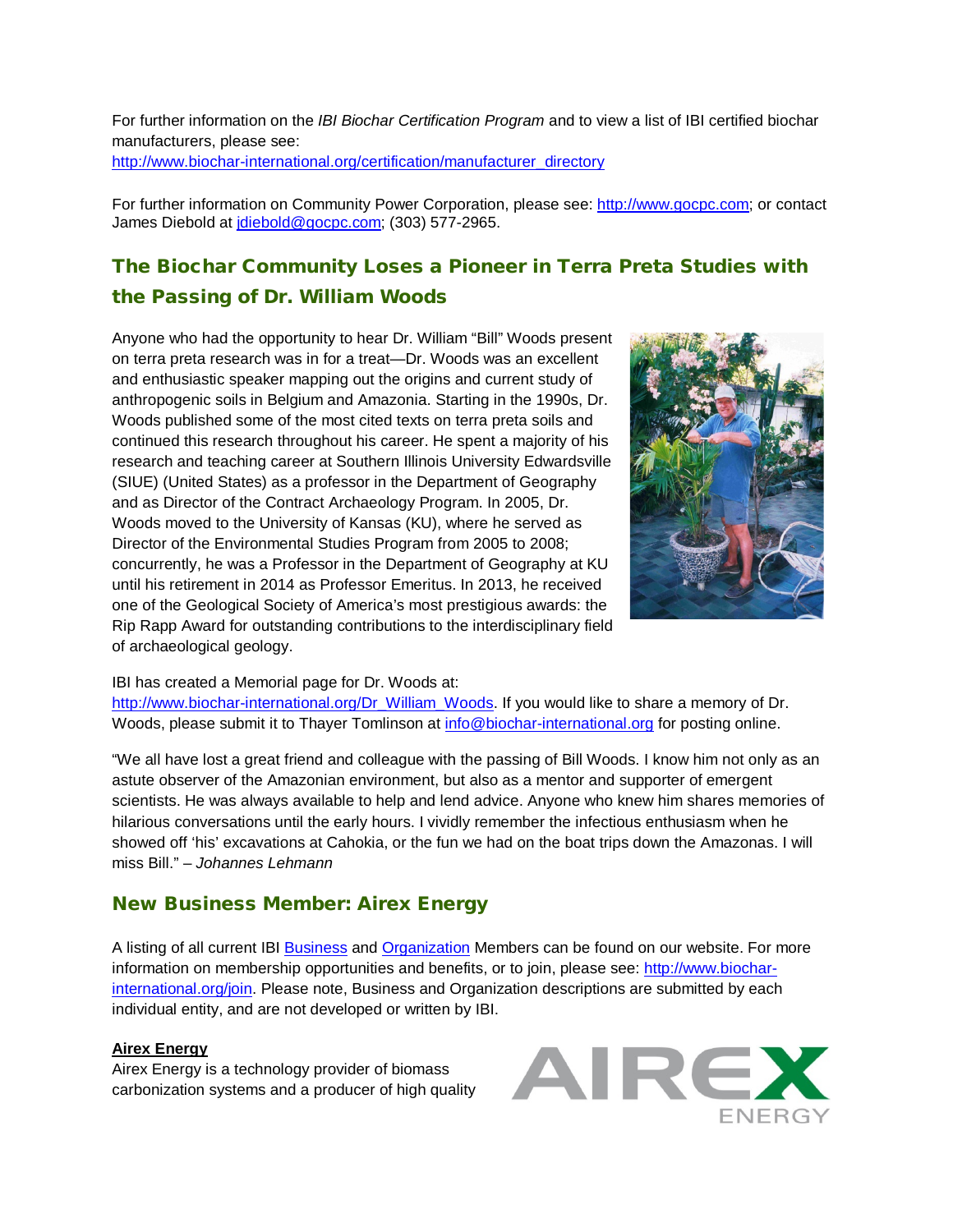biochar. Based in Quebec, Canada, Airex has developed a proprietary technology called CarbonFX, which allows the production of biochar, activated biocarbon, and biocoal. The company started operation of a full commercial plant in the fall of 2015, with a production capacity of 15,000 tons/year and is supplying its biochar to third parties who are commercializing pure and blended biochar under their brand. Airex Energy is involved in numerous biochar R&D initiatives with Canadian research centres and industry partners, namely FPInnovations, CTRI, Innofibre, Laval University, and Agriculture Canada.

Airex Energy is a spin-off of Airex Industries, an established manufacturer of dust collectors and industrial ovens, and includes investors like Cycle Capital Management and Desjardins Capital de Risque. Airex Energy is also supported by the Canadian government through Sustainable Development Technology Canada (SDTC), and the Quebec government through Technoclimat and Investissement Québec. For more information and for biochar sales, please contact Sylvain Bertrand [\(sbertrand@airex-energy.com\)](mailto:sbertrand@airex-energy.com).

### IBI Board Members Attend the Annual IBI Board Retreat

The IBI Board of Directors held its annual meeting in early September to discuss the strategic goals of the organization and determine how it can best serve the growing biochar industry, IBI members, the research community, non-profit project-based community, and others. Board members joined from around the globe, in-person and via teleconference, for two days of energetic discussion in Worcester College in Oxford, England. As IBI furthers its mission to promote good industry practices, stakeholder collaboration, and environmental and ethical standards to foster economically viable biochar systems, this meeting was another step to ensure IBI stays closely connected to the existing and future biochar community.



*Photo: IBI Board Members Saran Sohi, Guy Reinaud, Marta Camps, David Wayne, John Lewis and IBI General Manager Shiva Scotti*

# October IBI Webinar Series Event: Dr. Stephen Joseph presents "Making biochar commercially viable for horticulture and animal feed. Case studies in China and Australia"

IBI is pleased to welcome Dr. Stephen Joseph, visiting professor at the University of New South Wales (Australia) and Nanjing Agricultural University (China), for our October *[IBI Webinar Series](http://attendee.gotowebinar.com/register/8562661575488288001)* event. Dr. Joseph will outline innovative companies that are commercializing biochar and will present case studies of farmers who are reaping profits from the biochar, while exploring how biochar is a growing industry in both China and Australia. In China, considerable support has been given to the development of the biochar industry whereas in Australia, the current government has not been supportive. In China, over 100,000 tonnes of biochar has been produced in the last year and a range of products are being sold where biochar is a minor component in either a chemical or organic product. Most of the biochar has been produced in either bio-energy plants or from more traditional charcoal kilns, although there are some companies offering equipment that only makes biochar.



In Australia, although considerable research has been done, much of the production comes from either waste charcoal from a silicon smelting plant or from farm production. There are five companies who are offering equipment that make biochar ranging from a version of the KonTiki kiln to continuous pyrolyzers.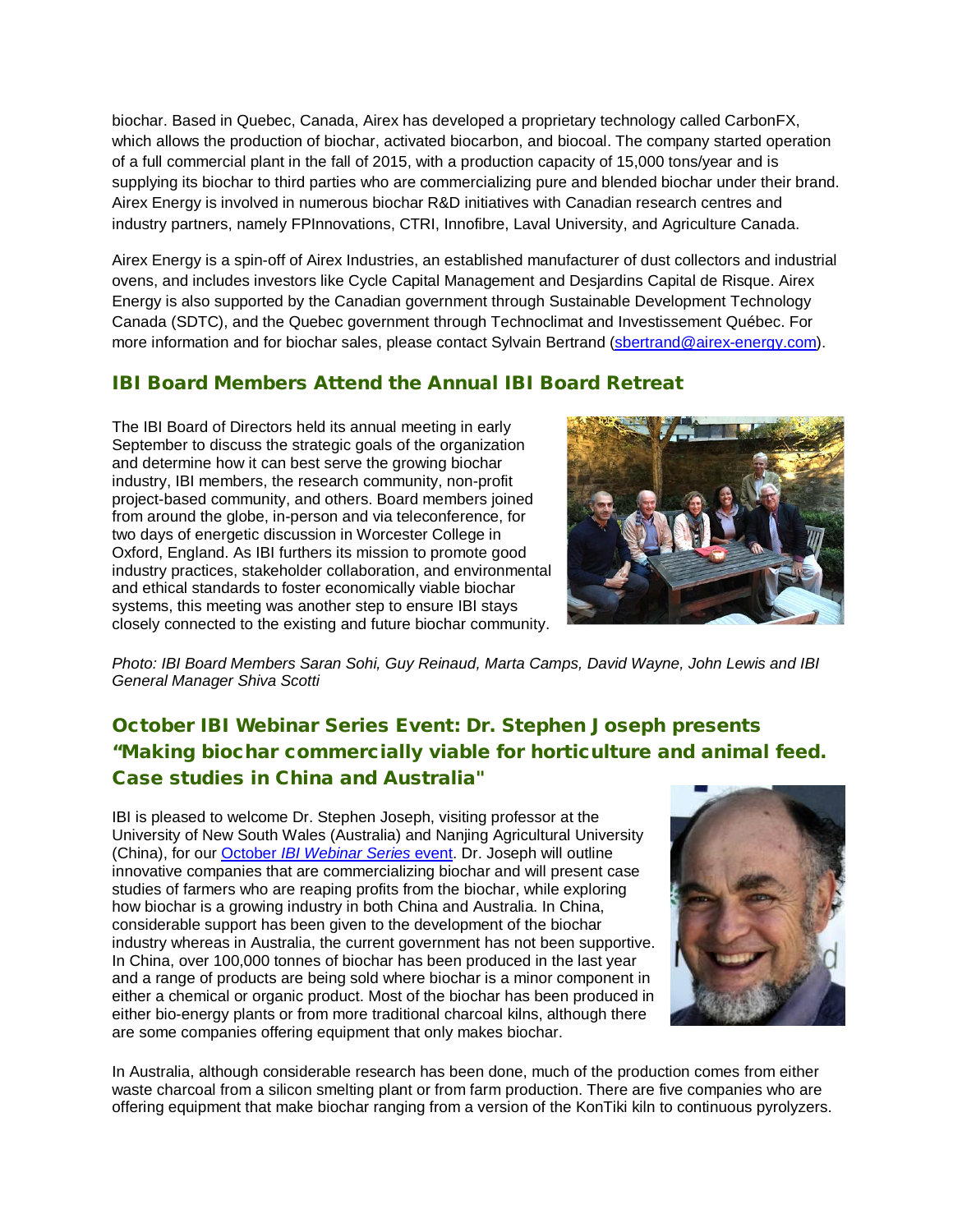One of the most exciting developments is the use of biochar as an animal feed and the burying of the biochar/dung using dung beetles.

[Registration is open now.](https://attendee.gotowebinar.com/register/8562661575488288001) The webinar will be held on Tuesday, October  $27<sup>th</sup>$  at 22:00 GMT (which is Tuesday, October 27<sup>th</sup> at 6:00p.m. Eastern Time or the time in New York City). Note: Please convert the 6:00p.m. ET start time to [your local time by using this time converter tool.](http://www.timeanddate.com/worldclock/converter.html) You must be a dues-paying member to participate in these special events. If you are not an IBI member and would like to join, please [click here.](http://www.biochar-international.org/join)

IBI members can view this and all prior *IBI Webinar Series* presentations by logging into the IBI member's only site at [https://ibi.memberclicks.net/login.](https://ibi.memberclicks.net/login) If you are not an IBI member and would like to join in order to view presentations, [please click here.](http://www.biochar-international.org/join) For more information on *IBI's Webinar Series*, please see: [http://www.biochar-international.org/webinar\\_series.](http://www.biochar-international.org/webinar_series)

#### Profile: Intuitive Biochar: Making Low-Tech Biochar/Compost Blends

Doug Clayton is a permaculturist with a bountiful two-acre garden and orchard located at the base of Mount Monadnock in Jaffrey, New Hampshire (United States). A constant tinkerer, known by some for his [videos on constructing 30-gallon retorts fired](https://www.youtube.com/watch?v=VDMWf4_Dyqo)  [with 55-gallon Top Lit Up-Draft \(TLUD\)](https://www.youtube.com/watch?v=VDMWf4_Dyqo)  [gasifiers,](https://www.youtube.com/watch?v=VDMWf4_Dyqo) he calls his efforts "Intuitive Biochar". Clayton started separating charcoal from his wood stove ash in 2007 and has been working to incorporate biochar into his permaculture practices ever since.



His rural homestead in New Hampshire is a perfect spot to experiment with biochar production and utilization systems.

#### **Producing Biochar Using Local Materials**

In 2008, Clayton began making biochar by the simple "barrel in a barrel" retort method and continued working with ever more sophisticated retorts until 2011, when he built his first 55-gallon TLUD. He immediately realized that the TLUD would be an excellent way to heat a retort and as a result created a retort/TLUD hybrid. The hybrid uses two so-called "waste streams", woodchips in the TLUD and miscellaneous prunings (the ubiquitous brush piles of country life) in the retort, to make two different biochars simultaneously. Clayton doesn't need to make woodchips for the TLUD; simply keeping eyes and ears open in his area provides a bountiful and free supply. For the retort feedstock, he bundles and chops brush piles into small pieces with a chainsaw. Air drying of both feed stocks is important and this is achieved with various loose fitting tarps and tin roofed shelters. Wood chip piles left uncovered *or* tightly covered begin decomposing quickly. For Clayton, time spent drying and staging biochar feedstocks rivals the time spent hand-turning compost piles.

To read the remainder of this story, please see: [http://www.biochar-international.org/Profile\\_Intuitive\\_Biochar.](http://www.biochar-international.org/Profile_Intuitive_Biochar)

Photo: Doug Clayton shoveling his biochar-rich compost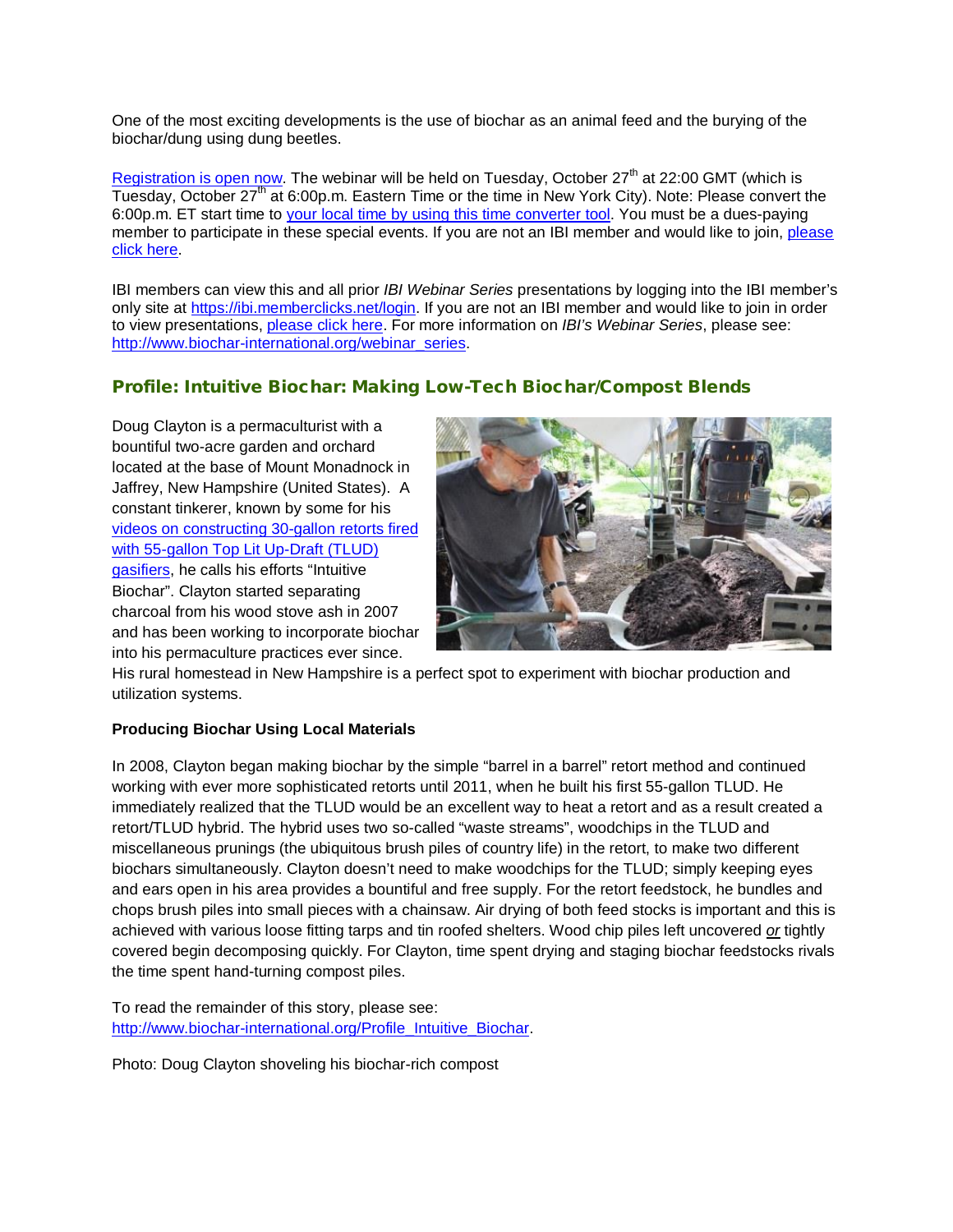## Did you know that the IBI Online Biochar Training Course is Ongoing?

If you are interested in gaining more in-depth knowledge on biochar and biochar systems, consider registering for IBI's recently launched online course, *[Biochar Training for Environmental Sustainability and](http://www.biochar-international.org/online_course)  [Economic Development](http://www.biochar-international.org/online_course)*. This ten week, ongoing course provides participants an intensive training series on all aspects of biochar, presented by leading biochar experts. Participants have the opportunity to learn about best-science updates on biochar to promote the uptake of biochar production and use, and actions necessary to overcome the barriers to commercialization of the biochar industry. The course contains 19 separate lessons—each with a subject overview, a recorded audio/video presentation lasting 30 – 45 minutes (some lessons contain more than one video), and quizzes to test comprehension and retention. There is also an optional introductory presentation on the basics of biochar and the IBI so that all participants start the course with a common understanding of both. Course materials are presented in a user-friendly online format and participants can access the course at their convenience over ten weeks and will receive a certificate of completion at the conclusion of the course.

Course materials are based on presentations from the June 2014 in-person biochar training course titled, "*Biochar for Environmental Sustainability and Economic Development,*" hosted by the University of Santiago de Compostela, Spain, and developed and presented by IBI and collaborators. For more information on member and non-member pricing and registration, please see [www.biochar-international.org/online\\_course.](http://www.biochar-international.org/online_course)

### Stockholm Vatten AB invites Pyrolysis Plant sellers to submit a tender

Stockholm Vatten AB, a Swedish-based municipal company, invites suppliers to submit tenders for the purchase and delivery of a pyrolysis plant that can produce heat and certified biochar (from park and garden waste); the biochar needs to be in compliance with the *European Biochar Certificate* (EBC).The heat shall be able to be distributed through a district heating network. The pyrolysis plant is scheduled to be in operation in the first quarter, 2016. Interested suppliers will need to submit tenders through Visma TendSign; to register and continue, please see [https://tendsign.com/doc.aspx?ID=76713.](https://tendsign.com/doc.aspx?ID=76713) The deadline for submissions is October 14, 2015. For any questions, please contact [petter.ljungstrom@stockholmvatten.se.](mailto:petter.ljungstrom@stockholmvatten.se)

### Opportunities in Biochar

- Support the implementation of clean cookstoves by contributing to Servals India cookstove project; for more information, see<http://www.biochar-international.org/node/7120>
- Propose a special session for the upcoming Asia Pacific Biochar Conference 2016; for more information, see<http://www.biochar.co.kr/>
- Take advantage of a free subscription to Biomass Magazine. More information is available at <http://www.biochar-international.org/node/5537>
- Download the open access biochar book: *Biochar Culture*, by Dr Sai Bhaskar Reddy Nakka. The text highlights the use of biochar in communities and its potential for increased sustainable agriculture in smaller scale farmsteads and homes, focusing on work in India. The book can be accessed at [http://www.biocharculture.com](http://www.biocharculture.com/)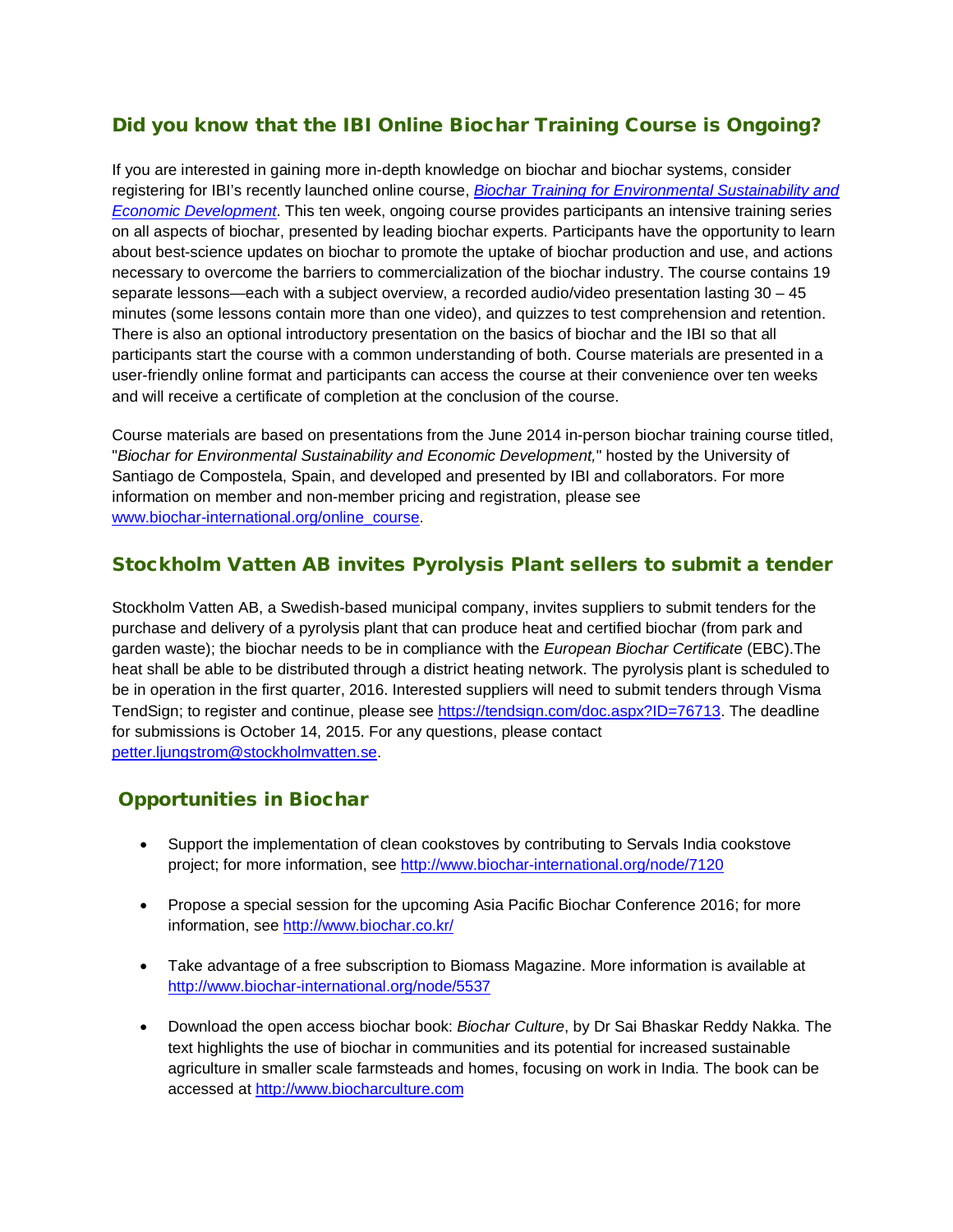- Job postings in biochar (as well as research/educational opportunities) can be accessed at [http://www.biochar-international.org/network/jobs](http://ibi.memberclicks.net/message/urlRedir?id=61120&recip=2037fe9e-203a-4b7f-af3c-ac8774c71cbd)
- Looking for potential grant funding? Check out the Terra Viva Grants Directory which develops and manages information about grants for agriculture, energy, environment, and natural resources in the world's developing countries at<http://www.terravivagrants.org/Home>

# Upcoming Calendar Events

- October 16 18: Restoring Water Cycles to Reverse Global Warming. Location: Tufts University, MA, USA. For more information:<http://www.biochar-international.org/node/7205>
- October 27: IBI Webinar Series: Dr. Stephen Joseph presents "Making biochar commercially viable for horticulture and animal feed. Case studies in China and Australia". For more information:<http://www.biochar-international.org/node/7399>
- November 15 18: 2015 American Society of Agronomy meeting (includes 5 biochar sessions). Location: Minneapolis, MN, USA. For more information: <http://www.biochar-international.org/node/6553>

See the **IBI Calendar page for more events.** To add an event to the calendar, send the information to [info@biochar-international.org.](http://ibi.memberclicks.net/message/urlRedir?id=61132&recip=2037fe9e-203a-4b7f-af3c-ac8774c71cbd)

### Recently Published Biochar Research

IBI tracks all published research on biochar and includes it in our *online bibliography*. The following articles were added in the last month. Please visit the website bibliography for more information on any of these articles. Due to copyright infringement laws, we cannot provide full copies of articles unless we have permission from the publisher. If you have published work that is not included, [please email us.](http://ibi.memberclicks.net/message/urlRedir?id=24748&recip=be7c7021-8bab-4aa7-a274-1c95dcc834ca)

Ahmad, Mahtab; Yong Sik Ok, Anushka Upamali Rajapaksha, Jung Eun Lim, Byung-Yong Kim, Jae-Hyung Ahnc, Young Han Lee, Mohammad I Al-Wabel, Sung-Eun Lee, Sang Soo Lee (2015). Lead and copper immobilization in a shooting range soil using soybean stover- and pine needle-derived biochars: Chemical, microbial and spectroscopic assessments. Journal of Hazardous Materials; DOI 10.1016/j.jhazmat.2015.08.029

Ahmad, Muhammad Tanveer; Hafiz Naeem Asghar, Muhammad Saleem, Muhammad Yahya Khan and Zahir Ahmad Zahir (2015). Synergistic Effect of Rhizobia and Biochar on Growth and Physiology of Maize. Agronomy Journal;

[https://dl.sciencesocieties.org/publications/aj/abstracts/0/0/agronj15.0212?access=0&view=article;](https://dl.sciencesocieties.org/publications/aj/abstracts/0/0/agronj15.0212?access=0&view=article) DOI 10.2134/agronj15.0212

Ajayi, A.E.; D. Holthusen, R. Horn (2015). Changes in microstructural behaviour and hydraulic functions of biochar amended soils. Soil and Tillage Research; [http://www.sciencedirect.com/science/article/pii/S0167198715300052;](http://www.sciencedirect.com/science/article/pii/S0167198715300052) DOI 10.1016/j.still.2015.08.007

Allaire SE, Lange SF, Auclair IK, Quinche M, Greffard L (The Char Team) (2015) Report: Analyses of biochar properties. CRMR-2015-SA-5. Centre de Recherche sur les Matériaux Renouvelables, Université Laval, Québec, Canada, 59 p. DOI: 10.13140/RG.2.1.2789.4241; [http://www.biochar](http://www.biochar-international.org/sites/default/files/Analyse_comparative-biochar-ENG.pdf)[international.org/sites/default/files/Analyse\\_comparative-biochar-ENG.pdf](http://www.biochar-international.org/sites/default/files/Analyse_comparative-biochar-ENG.pdf)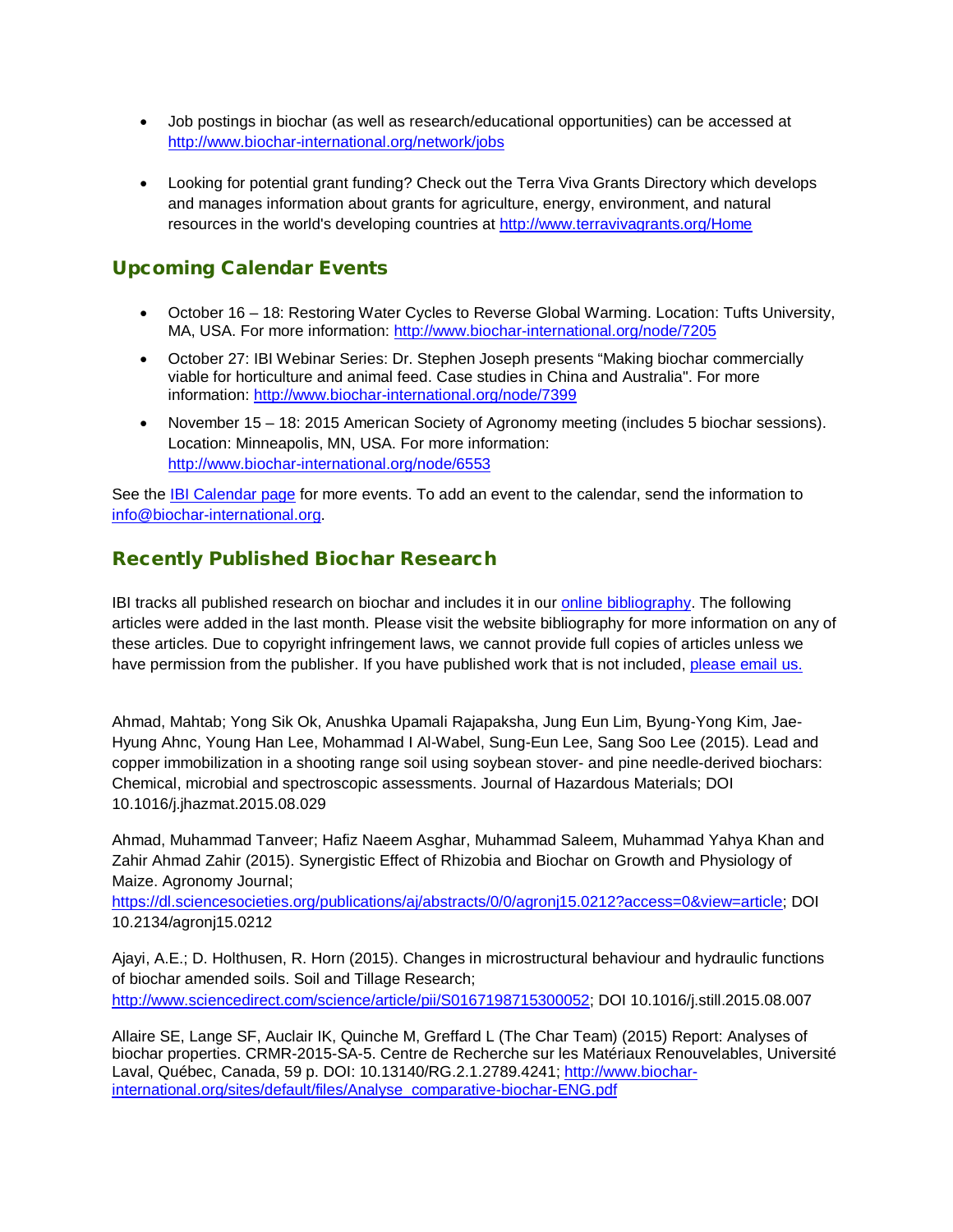Allen, Julia Marie (2015). The Effects of Poultry Litter Biochar and Water Source on Radish Growth and Nutrition. Thesis: Crop, Soil and Environmental Sciences Department, University of Arkansas, Fayetteville;<http://scholarworks.uark.edu/csesuht/9>

An, Chunjiang; Gordon Huang (2015). Environmental concern on biochar: capture, then what? Environmental Earth Sciences; [http://link.springer.com/article/10.1007/s12665-015-4741-8;](http://link.springer.com/article/10.1007/s12665-015-4741-8) DOI 10.1007/s12665-015-4741-8

Anawar, Hossain M.; Farjana Akter, Zakaria M. Solaiman, Vladimir Strezov (2015). Biochar: An Emerging Panacea for Remediation of Soil Contaminants from Mining, Industry and Sewage Wastes. Pedosphere; DOI 10.1016/S1002-0160(15)30046-1

Andert, Janet; Jan Mumme (2015). Impact of pyrolysis and hydrothermal biochar on gas-emitting activity of soil microorganisms and bacterial and archaeal community composition. Applied Soil Ecology; DOI 10.1016/j.apsoil.2015.08.019

Anggono, Rian C Wahyu (2015). Pengaruh Dosis Biochar Terhadap Kalium Tanah pada Sistem Pertanian Organik (Dose Effect of Potassium Against Soil Biochar in Organic Farming Systems). Thesis: Univesitas Kristen (Christian University);<http://repository.uksw.edu/handle/123456789/6248?mode=full>

Ason, Benjamin; Felix Owusu Ababio, Enoch Boateng, Macarius Yangyuoru (2015). Comparative Growth Response of Maize on Amended Sediment from the Odaw River and Cultivated Soil. World Journal of Agricultural Research; [http://pubs.sciepub.com/wjar/3/4/5;](http://pubs.sciepub.com/wjar/3/4/5) DOI 10.12691/wjar-3-4-5

Bandara, Tharanga; Indika Herath, Prasanna Kumarathilaka, Mihiri Seneviratne, Gamini Seneviratne, Nishanta Rajakaruna, Meththika Vithanage (2015). Role of fungal-bacterial co-inoculation and woody biochar on soil enzyme activity and heavy metal immobilization in serpentine soil. Selected Works of Nishanta Rajakaruna; [http://works.bepress.com/nishanta\\_rajakaruna/44](http://works.bepress.com/nishanta_rajakaruna/44)

Bandara, Tharanga; Indika Herath, Prasanna Kumarathilaka, Mihiri Seneviratne, Gamini Seneviratne, Nishanta Rajakaruna, Meththika Vithanage, Yong Sik Ok(2015). Role of woody biochar and fungalbacterial co-inoculation on enzyme activity and metal immobilization in serpentine soil. Journal of Soils and Sediments; DOI 10.1007/s11368-015-1243-y

Batool, Aniqa; Samia Taj, Audil Rashid, Azeem Khalid, Samia Qadeer, Aansa R. Saleem and Muhammad A. Ghufran, (2015). Potential of soil amendments (Biochar and Gypsum) in increasing water use efficiency of Abelmoschus esculentus L. Moench. Frontiers in Plant Science; DOI 10.3389/fpls.2015.00733

Blackwell, P.; S. Joseph, P. Munroe, H. M. Anawar, P. Storer, R. J. Gilkes And Z. M. Solaiman (2015). Influences of biochar and biochar-mineral complex on mycorrhizal colonisation and nutrition of wheat and sorghum. Pedosphere;

[http://pedosphere.issas.ac.cn/trqen/ch/reader/view\\_abstract.aspx?file\\_no=20150506](http://pedosphere.issas.ac.cn/trqen/ch/reader/view_abstract.aspx?file_no=20150506)

Bock, Emily M.; Brady Coleman and Zachary M. Easton (2015). Effect of Biochar on Nitrate Removal in a Pilot-Scale Denitrifying Bioreactor. Journal of Environmental Quality; DOI 10.2134/jeq2015.04.0179

Bruckman, Viktor J.; Toru Terada, Basak B. Uzun, Esin Apaydin-Varol, Jay Liu (2015). Biochar for Climate Change Mitigation: Tracing the in-situ Priming Effect on a Forest Site. Energy Procedia; [http://www.sciencedirect.com/science/article/pii/S1876610215016215;](http://www.sciencedirect.com/science/article/pii/S1876610215016215) DOI 10.1016/j.egypro.2015.07.845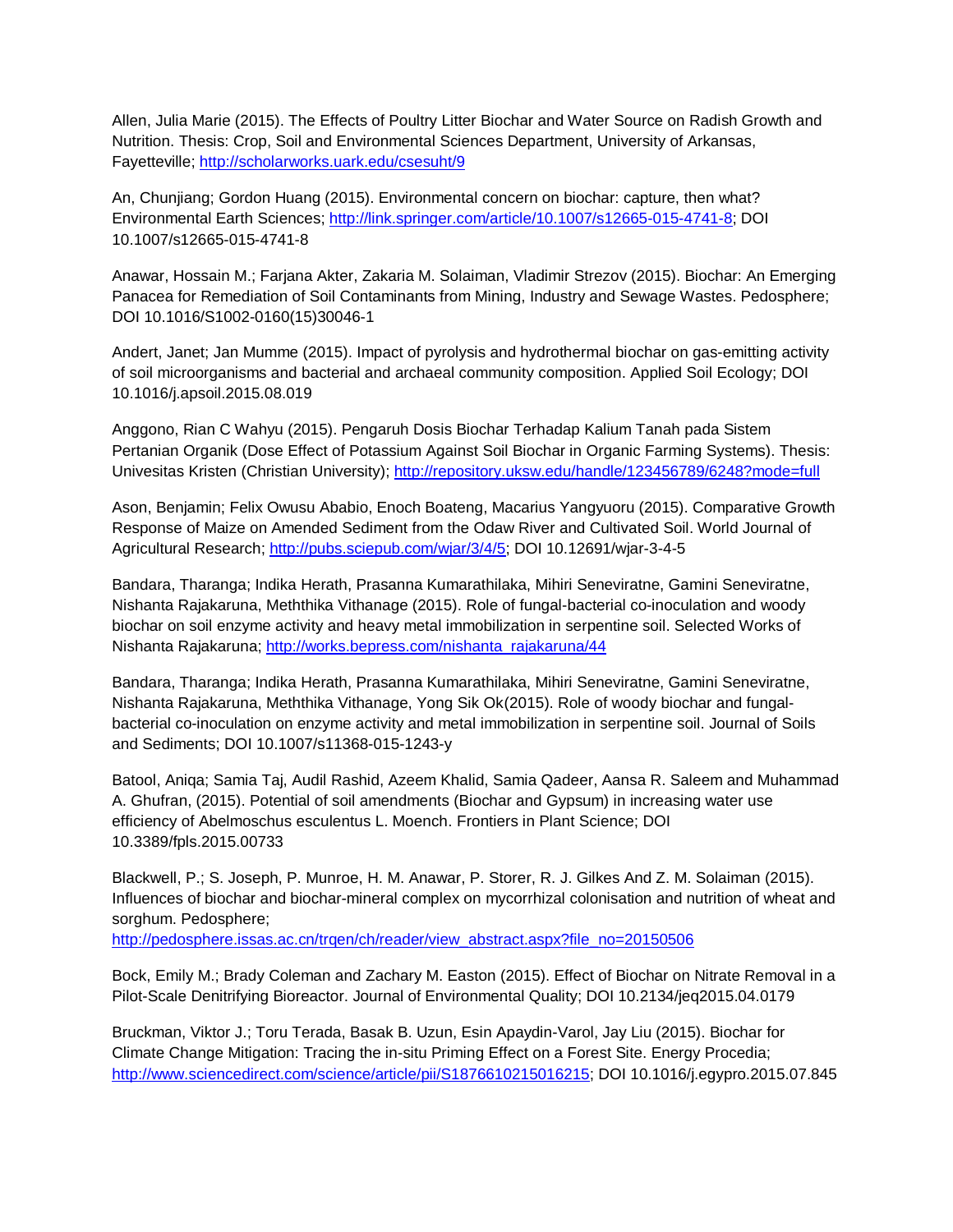Butphu, Sucharat; Banyong Toomsan, Georg Cadisch, Frank Rasche and Wanwipa Kaewpradit (2015). Impact of Biochar Application on Upland Rice Production, N Use Efficiency and Greenhouse Gas Emissions in a Rotation System with Sugarcane;

[https://ora.kku.ac.th/db\\_research/db\\_attachments/resproject\\_abstract/8008-5015-abstract\\_file.pdf](https://ora.kku.ac.th/db_research/db_attachments/resproject_abstract/8008-5015-abstract_file.pdf)

Chen, Guanyi; Jingang Yao, Jing Liu, Beibei Yan, Rui Shan (2015). Biomass to hydrogen-rich syngas via catalytic steam gasification of bio-oil/biochar slurry. Bioresource Technology; DOI 10.1016/j.biortech.2015.09.009

Chen, T.; J. Cai & R. Liu (2015). Combustion Kinetics of Biochar from Fast Pyrolysis of Pine Sawdust: Isoconversional Analysis. Energy Sources, Part A: Recovery, Utilization, and Environmental Effects; DOI 10.1080/15567036.2012.684737

Choppala, Girish; Nanthi Bolan, Anitha Kunhikrishnan, Richard Bush (2015). Differential effect of biochar upon reduction-induced mobility and bioavailability of arsenate and chromate. Chemosphere; DOI 10.1016/j.chemosphere.2015.08.043

Colantoni, Andrea; Lavinia M.P. Delafanti, Leonardo Longo, Nicola Evic, Francesco Gallucci (2015). Use of hazelnut's pruning to produce biochar by gasifier small scale plant. International Journal of Renewable Energy Research-IJRER;<http://www.ijrer.org/ijrer/index.php/ijrer/article/view/2460>

Cong, Hongbin; Yao Zonglu; Zhao Lixin; Meng Haibo; Dai Chen; Jia Jixiu; Wu You (2015). Carbonization temperature optimization experiment of pilot-scale continuous biomass carbonization equipment with internal heating.Transactions of the Chinese Society of Agricultural Engineering

Conte, Pellegrino; Hans-Peter Schmidt, and Giulia Cimò (2015). Research and Application of Biochar in Europe;

[http://www.researchgate.net/profile/Pellegrino\\_Conte/publication/279179431\\_Research\\_and\\_Application](http://www.researchgate.net/profile/Pellegrino_Conte/publication/279179431_Research_and_Application_of_Biochar_in_Europe/links/558c499f08ae1f30aa809fcc.pdf) of Biochar\_in\_Europe/links/558c499f08ae1f30aa809fcc.pdf; DOI 10.2136/sssaspecpub63.2014.0050

Creamer, Anne Elise; Bin Gao, Shengsen Wang (2015). Carbon dioxide capture using various metal oxyhydroxide–biochar composites. Chemical Engineering Journal; DOI 10.1016/j.cej.2015.08.037

Dai, Z.; J. Meng, Q. Shi, B. Xu, Z Lian, P. C. Brookes and J.-M. Xu (2015). Effects of manure- and lignocellulose-derived biochars on adsorption and desorption of zinc by acidic types of soil with different properties. European Journal of Soil Science; DOI 10.1111/ejss.12290

Das, Oisik; Ajit K. Sarmah, Debes Bhattacharyya (2015). Structure–mechanics property relationship of waste derived biochars. Science of The Total Environment; [http://www.sciencedirect.com/science/article/pii/S0048969715305763;](http://www.sciencedirect.com/science/article/pii/S0048969715305763) DOI 10.1016/j.scitotenv.2015.08.073

De la Rosa, José M.; Marina Paneque, Isabel Hilber, Franziska Blum, Heike E. Knicker, Thomas D. Bucheli (2015). Assessment of polycyclic aromatic hydrocarbons in biochar and biochar-amended agricultural soil from Southern Spain. Journal of Soils and Sediments; DOI 10.1007/s11368-015-1250-z

Dennis, Sam; Qi Deng, Dafeng Hui, Junming Wang, Stephen Iwuozo, Chih-Li Yu, Chandra Reddy (2015). In-Field Management Practices for Mitigating Soil CO2 and CH4 Fluxes under Corn (Zea mays) Production System in Middle Tennessee. AJCC (American Journal of Climate Change); [http://www.scirp.org/journal/PaperInformation.aspx?paperID=59345;](http://www.scirp.org/journal/PaperInformation.aspx?paperID=59345) DOI 10.4236/ajcc.2015.44029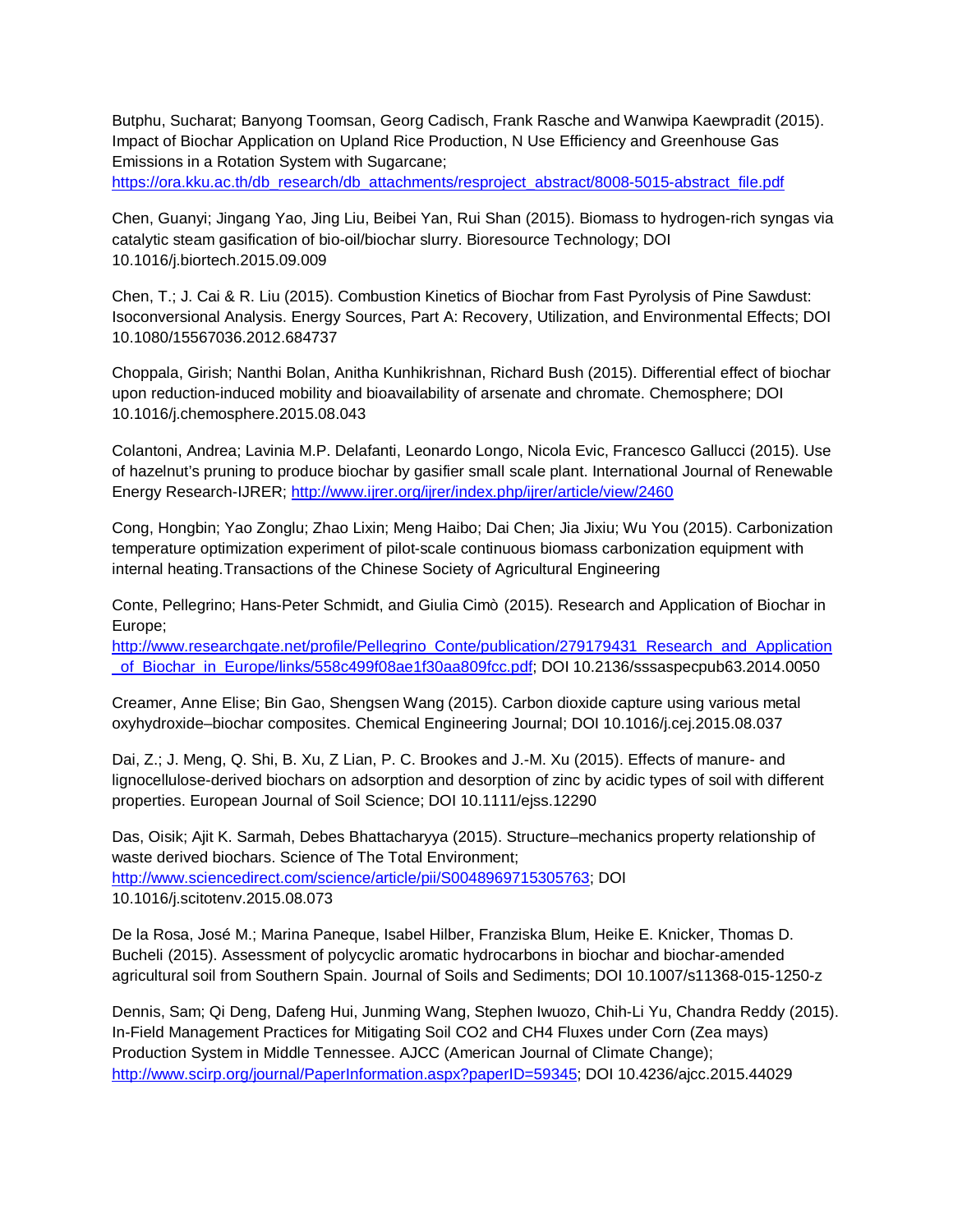Dong, D; W Wu, T Zhong (2015). Effects of Straw-Derived Biochar on Rice Paddy. Chapter 11: Biochar: Production, Characterization, and Applications

Dume, Bayu; Berecha, Gezahegn; Tulu, Solomon (2015). Characterization of Biochar Produced at Different Temperatures and its Effect on Acidic Nitosol of Jimma, Southwest Ethiopia. International Journal of Soil Science;

[http://search.proquest.com/openview/3b2cfa90b367a3528fd1374459f96270/1?pq-origsite=gscholar;](http://search.proquest.com/openview/3b2cfa90b367a3528fd1374459f96270/1?pq-origsite=gscholar) DOI 10.3923/ijss.2015.63.73

Eggleston, Gillian and Isabel Lima (2015). Sustainability Issues and Opportunities in the Sugar and Sugar-Bioproduct Industries. Sustainability; [http://www.mdpi.com/2071-1050/7/9/12209?trendmd](http://www.mdpi.com/2071-1050/7/9/12209?trendmd-shared=0)[shared=0;](http://www.mdpi.com/2071-1050/7/9/12209?trendmd-shared=0) DOI 10.3390/su70912209

Elahe Fallah Talooki, Mohsen Ghorbani, and Ali Asghar Ghoreyshi (2015). Investigation of a-iron oxidecoated polymeric nanocomposites capacity for efficient heavy metal removal from aqueous solution. Polymer Engineering & Science; DOI 10.1002/pen.24162

Erawati, Emi and Budiyati, Eni and Sediawan, Wahyudi Budi (2015). Laporan Penelitian Kerjasama Antar Perguruan Tinggi (Pekerti) Karakteristik Produk Pirolisis Dari Sekam Padi, Tongkol Jagung, Dan Serbuk Gergaji Kayu Jati Menggunakan Katalis Zeolit [Research Report of the Inter-University Cooperation (Character) Product Characteristics Pyrolysis Of Rice Husk, Corn Cob, And Sawdust Teak Using Zeolite Catalysts];<http://eprints.ums.ac.id/37157>

Fahad, Shah; Saddam Hussain, Shah Saud, Mohsin Tanveer, Ali Ahsan Bajwa, Shah Hassan, Adnan Noor Shah, Abid Ullah, Chao Wu, Faheem Ahmed Khan, Farooq Shah, Sami Ullah, Yajun Chen, Jianliang Huang (2015). A biochar application protects rice pollen from high-temperature stress. Plant Physiology and Biochemistry; DOI 10.1016/j.plaphy.2015.08.009

Fan, Ruqin; Jia Luo, Shaohua Yan, Yunlai Zhou, Zhenhua Zhang (2015). Effects of Biochar and Super Absorbent Polymer on Substrate Properties and Water Spinach Growth. Pedosphere; DOI 10.1016/S1002-0160(15)30055-2

Feng, Dan; Huamei Yu, Hui Deng, Fangze Li, Chengjun Ge (2015). Adsorption Characteristics of Norfloxacin by Biochar Prepared by Cassava Dreg: Kinetics, Isotherms, and Thermodynamic Analysis. BioResources;

[http://152.1.0.246/index.php/BioRes/article/view/BioRes\\_10\\_4\\_6751\\_Feng\\_Adsorption\\_Norfloxacin\\_Bioc](http://152.1.0.246/index.php/BioRes/article/view/BioRes_10_4_6751_Feng_Adsorption_Norfloxacin_Biochar) [har](http://152.1.0.246/index.php/BioRes/article/view/BioRes_10_4_6751_Feng_Adsorption_Norfloxacin_Biochar)

Féngyànfáng; Xue Lihong, Yáng Bèi, Sun Haijun, He Shiying, Yang Lin Zhang (2015).To optimize the preparation and carrying lanthanum biochar adsorption of arsenic in water; <http://www.cnki.com.cn/Article/CJFDTotal-ZGHJ201508028.htm>

Field, John L. (2015). Towards the systematic identification of low-cost ecosystem-mediated carbon sequestration opportunities in bioenergy supply chains. Thesis: Colorado State University; <https://dspace.library.colostate.edu/handle/10217/167235>

Frišták, Vladimír; Wolfgang Friesl-Hanl, Anna Wawra, Martin Pipíška, Gerhard Soja (2015). Effect of biochar artificial ageing on Cd and Cu sorption characteristics. Journal of Geochemical Exploration; [http://www.sciencedirect.com/science/article/pii/S0375674215300637;](http://www.sciencedirect.com/science/article/pii/S0375674215300637) DOI 10.1016/j.gexplo.2015.09.006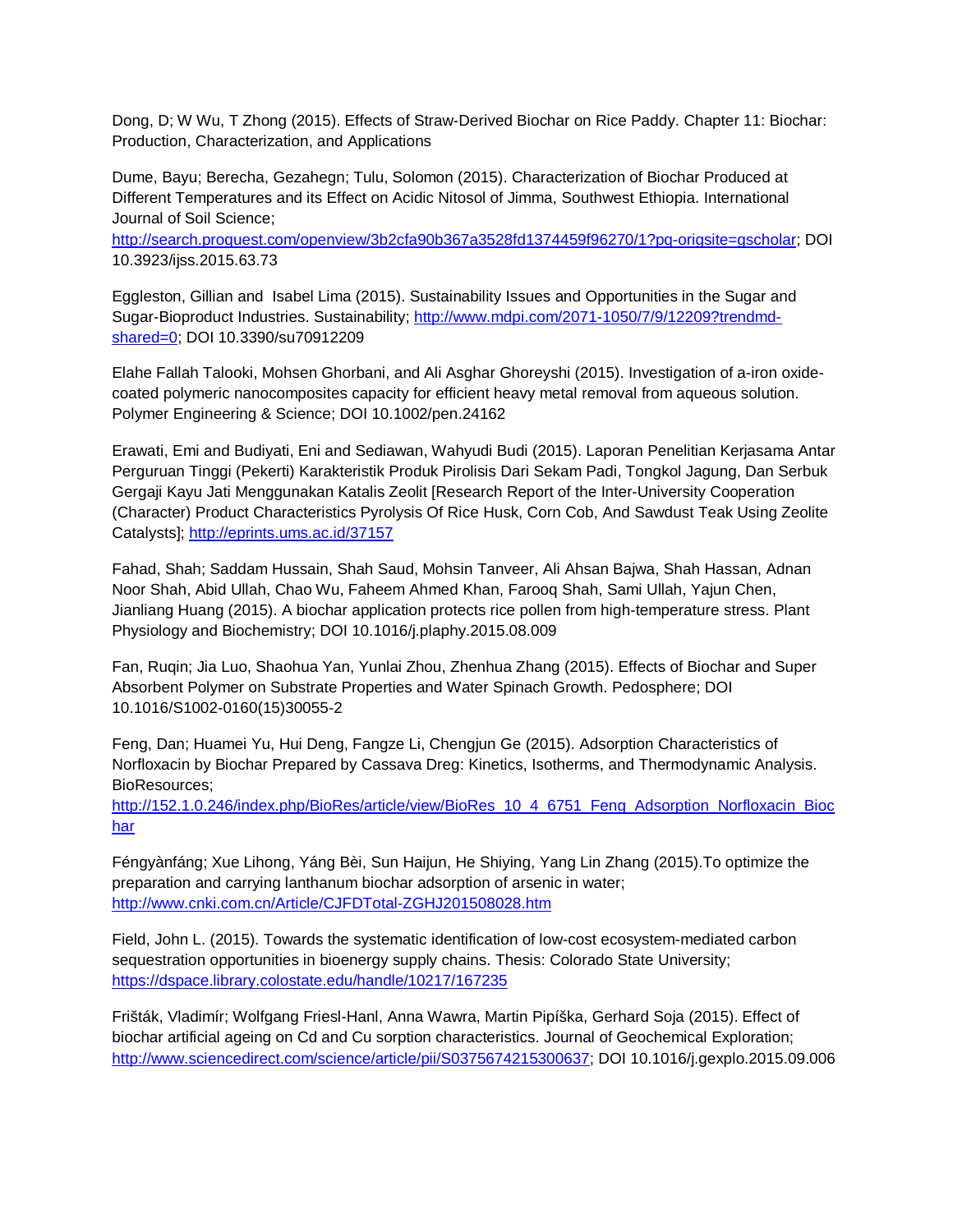Fungai N.D. Mukome and Sanjai J. Parikh (2015). Chemical, Physical, and Surface Characterization of Biochar. Chapter 4: Biochar: Production, Characterization, and Applications

García-Delgado, Carlos; Irene Alfaro, Enrique Eymar (2015). Assessment of the combination of biochar amendment and Pleurotus ostreatus application in bioremediation of creosote polluted soil. Conference Paper: International Conference on Solid Waste;

[https://arcpe.hkbu.edu.hk/conf2015/implement/files/D5E\\_A268a\\_GARCIA\\_DELGADO\\_C.pdf](https://arcpe.hkbu.edu.hk/conf2015/implement/files/D5E_A268a_GARCIA_DELGADO_C.pdf)

Griffin, G.J.; L.C.K. Tan, L.K. Ho & M. Pannirselvam (2015). Conversion of bagasse to char-water fuel by pyrolysis. Book: Energy and Sustainability VI

Gunes, A.; A. Inal, O. Sahin, M. B. Taskin, O. Atakol and N. Yilmaz (2015). Variations in mineral element concentrations of poultry manure biochar obtained at different pyrolysis temperatures, and their effects on crop growth and mineral nutrition. Soil Use and Management; DOI 10.1111/sum.12205

Guo Yanliang; Wángdandan, Zhèngjìyong, Shi-Wei Zhao (2015).Adding biochar on soil greenhouse gas emissions semi-arid areas[; http://www.hjkx.ac.cn/hjkx/ch/reader/view\\_abstract.aspx?file\\_no=20150935](http://www.hjkx.ac.cn/hjkx/ch/reader/view_abstract.aspx?file_no=20150935)

Hagner, Marleena; Sanna Hallman, Lauri Jauhiainen, Riitta Kemppainen, Sari Rämö, Kari Tiilikkala, Heikki Setälä (2015). Birch (Betula spp.) wood biochar is a potential soil amendment to reduce glyphosate leaching in agricultural soils. Journal of Environmental Management; DOI 10.1016/j.jenvman.2015.08.039

Haiqing Sui, Xianhua Wang, Hanping Chen (2015). Rheological Behavior and Steam Gasification of Bioslurry. Energy Procedia; [http://www.sciencedirect.com/science/article/pii/S1876610215010784;](http://www.sciencedirect.com/science/article/pii/S1876610215010784) DOI 10.1016/j.egypro.2015.07.310

Hale, Sarah E.; Hans Peter H. Arp, Darya Kupryianchyk, Gerard Cornelissen (2015). A synthesis of parameters related to the binding of neutral organic compounds to charcoal. Chemosphere; DOI 10.1016/j.chemosphere.2015.08.047

Hall, David J.M.; Richard W. Bell (2015). Biochar and Compost Increase Crop Yields but the Effect is Short Term on Sandplain Soils of Western Australia. Pedosphere; [http://www.sciencedirect.com/science/article/pii/S1002016015300539;](http://www.sciencedirect.com/science/article/pii/S1002016015300539) DOI 10.1016/S1002- 0160(15)30053-9

Hangs, R. D.; H. P. Ahmed, J. J. Schoenau (2015). Influence of Willow Biochar Amendment on Soil Nitrogen Availability and Greenhouse Gas Production in Two Fertilized Temperate Prairie Soils. BioEnergy Research; DOI 10.1007/s12155-015-9671-5

He Zhang, Faqi Yu, Wenpei Kang, Qiang Shen (2015). Encapsulating selenium into macro-/micro-porous biochar-based framework for high-performance lithium-selenium batteries. Carbon; [http://www.sciencedirect.com/science/article/pii/S0008622315301688;](http://www.sciencedirect.com/science/article/pii/S0008622315301688) DOI 10.1016/j.carbon.2015.08.050

Hidayat, Arif; Rochmadi, Karna Wijaya, Annisa Nurdiawati, Winarto Kurniawan, Hirofumi Hinode, Kunio Yoshikawa, Arief Budiman (2015). Esterification of Palm Fatty Acid Distillate with High Amount of Free Fatty Acids Using Coconut Shell Char Based Catalyst. Energy Procedia; [http://www.sciencedirect.com/science/article/pii/S1876610215010693;](http://www.sciencedirect.com/science/article/pii/S1876610215010693) DOI 10.1016/j.egypro.2015.07.301

Hongjie Zhang, R. Paul Voroney and Gordon W. Price (2015). Biochar Effects on Soil Organic Carbon Storage. Chapter 12: Biochar: Production, Characterization, and Applications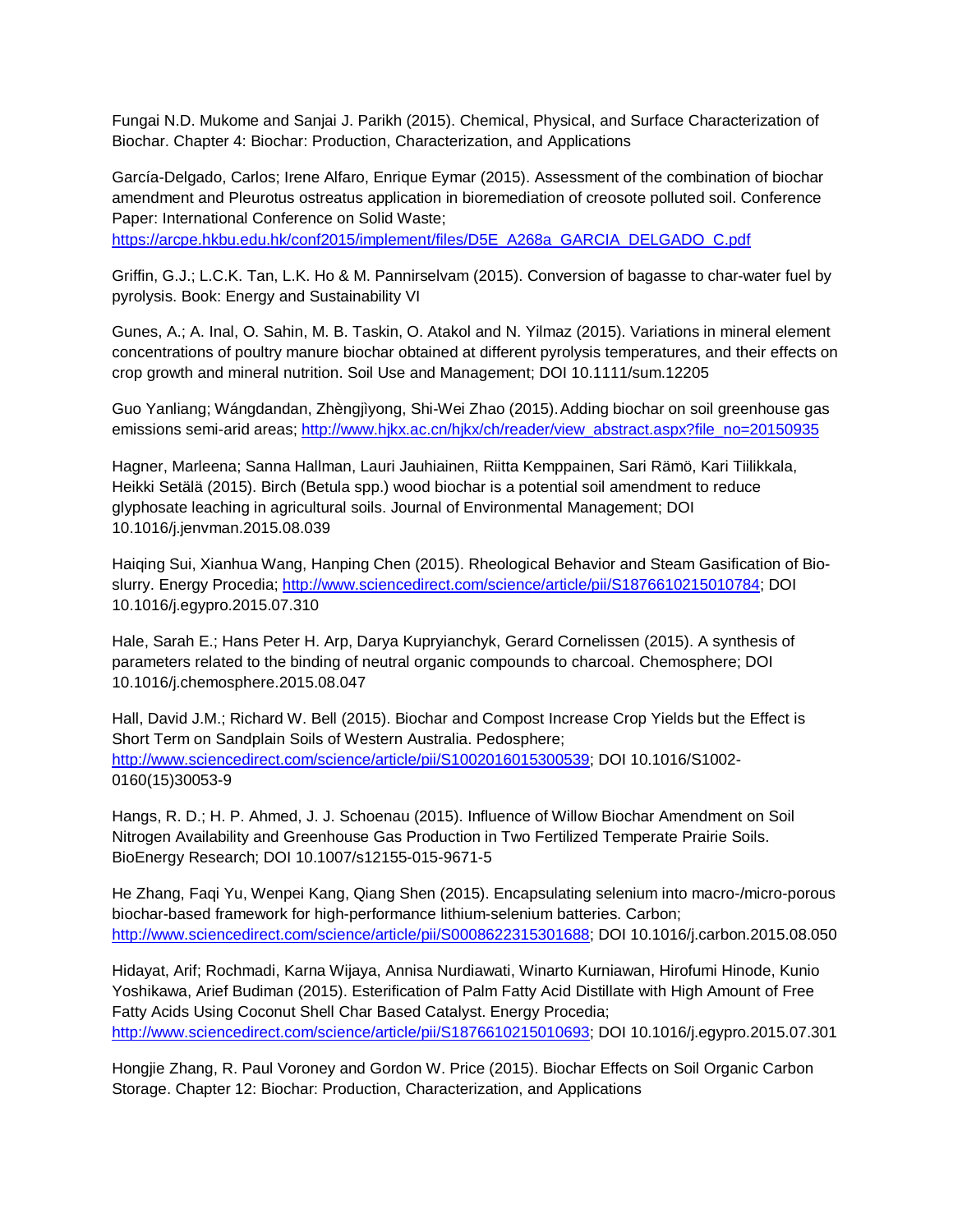Hongyu Wang, Bin Gao, Shenseng Wang, June Fang, Yingwen Xue, Kai Yang (2015). Removal of Pb(II), Cu(II), and Cd(II) from aqueous solutions by biochar derived from KMnO4 treated hickory wood. Bioresource Technology; DOI 10.1016/j.biortech.2015.08.132

Hossain, M. K.; V. Strezov and P. F. Nelson (2015). Comparative assessment of the effect of wastewater sludge biochar on growth, yield and metal bioaccumulation of cherry tomato. Pedosphere

Hossain, Mustafa K.; Vladimir Strezov, Peter F. Nelson (2015). Comparative Assessment of the Effect of Wastewater Sludge Biochar on Growth, Yield and Metal Bioaccumulation of Cherry Tomato. Pedosphere; DOI 10.1016/S1002-0160(15)30048-5

Hosseini Bai, Shahla; Frédérique Reverchon, Cheng-Yuan Xu, Zhihong Xu, Timothy J. Blumfield, Haitao Zhao, Lukas Van Zwieten, Helen M. Wallace (2015). Wood biochar increases nitrogen retention in field settings mainly through abiotic processes. Soil Biology and Biochemistry; DOI 10.1016/j.soilbio.2015.08.007

Hu, Junli; Wu, Fuyong; Wu, Sheng Chun; Lam, Cheung Lung; Lin, Xiangui; Wong, Ming Hung (2015). Biochar and glomus Caledonia influence Cd accumulation of upland Kangkong (ipomoea aquatica forsk.) Intercropped with Alfred stonecrop (sedum alfredii hance). HKIEd Research Repository (Beta); <http://repository.lib.ied.edu.hk/jspui/handle/2260.2/16437>

Hu, Yun-fei; Li Rong-lin; Yang Yi-yang (2015). Effects of biochar on CO2 and N2O emissions and microbial properties of tea garden soils. Yingyong Shengtai Xuebao

Ismadji, Suryadi; Dong Shen Tong, Felycia Edi Soetaredjo, Aning Ayucitra, Wei Hua Yu, Chun Hui Zhou (2015). Reprint of Bentonite hydrochar composite for removal of ammonium from Koi fish tank. Applied Clay Science; [http://www.sciencedirect.com/science/article/pii/S0169131715002434;](http://www.sciencedirect.com/science/article/pii/S0169131715002434) 10.1016/j.clay.2015.08.022

Jaafar, N. M.; P. L. Clode and L. K. Abbott (2015). Biochar-soil interactions in four agricultural soils. Pedosphere

Jaafar, Noraini M.; Peta L. Clode, Lynette K. Abbott (2015). Biochar-Soil Interactions in Four Agricultural Soils. Pedosphere[; http://www.sciencedirect.com/science/article/pii/S1002016015300540;](http://www.sciencedirect.com/science/article/pii/S1002016015300540) DOI 10.1016/S1002-0160(15)30054-0

Jaafar, Noraini M.; Peta L. Clode, Lynette K. Abbott (2015). Soil Microbial Responses to Biochars Varying in Particle Size, Surface and Pore Properties. Pedosphere; [http://www.sciencedirect.com/science/article/pii/S1002016015300588;](http://www.sciencedirect.com/science/article/pii/S1002016015300588) DOI 10.1016/S1002- 0160(15)30058-8

Jiang, Jun; Yongbo Peng, Min Yuan, Zhineng Hong, Dejian Wang, Renkou Xu (2015). Rice Straw-Derived Biochar Properties and Functions as Cu(II) and Cyromazine Sorbents as Influenced by Pyrolysis Temperature. Pedosphere; DOI 10.1016/S1002-0160(15)30059-X

Jianguang Shao, Xingzhong Yuan, Lijian Leng, Huajun Huang, Longbo Jiang, Hou Wang, Xiaohong Chen, Guangming Zeng (2015). The comparison of the migration and transformation behavior of heavy metals during pyrolysis and liquefaction of municipal sewage sludge, paper mill sludge, and slaughterhouse sludge. Bioresource Technology; DOI 10.1016/j.biortech.2015.08.147

Jiaxing Yong (2015). Effect of biochar and turning frequency of manure composting process greenhouse gas emissions;<http://cdmd.cnki.com.cn/Article/CDMD-10019-1015584389.htm>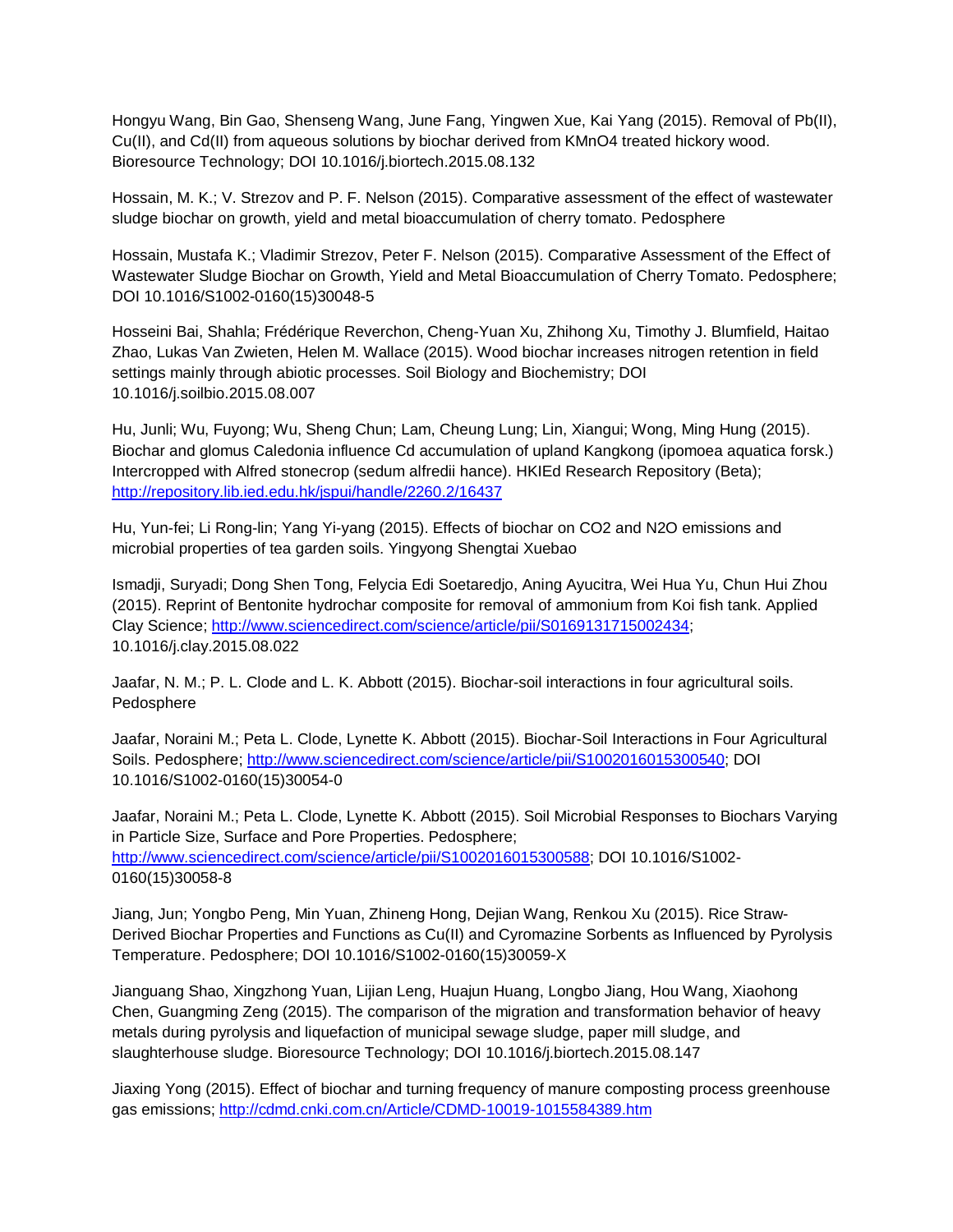Jimenez-Cordero, Diana; Francisco Heras, Noelia Alonso-Morales, Miguel A. Gilarranz, Juan J. Rodriguez (2015). Ozone as oxidation agent in cyclic activation of biochar. Fuel Processing Technology; [http://www.sciencedirect.com/science/article/pii/S0378382015301284;](http://www.sciencedirect.com/science/article/pii/S0378382015301284) DOI 10.1016/j.fuproc.2015.08.016

Joseph, S.; H. M. Anawar, P. Storer, P. Blackwell, C. Chia, Y. Lin, P. Munroe, S. Donne, J. Horvat, J.L. Wang And Z. M. Solaiman (2015). Effects of enriched biochars containing magnetic iron nanoparticles on mycorrhizal colonisation, plant growth, nutrient uptake and soil quality improvement. Pedosphere; [http://pedosphere.issas.ac.cn/trqen/ch/reader/view\\_abstract.aspx?file\\_no=20150513](http://pedosphere.issas.ac.cn/trqen/ch/reader/view_abstract.aspx?file_no=20150513)

Joseph, Stephen; Doug Pow, Kathy Dawson, David R.G. Mitchell, Aditya Rawal, James Hook, Sarasadat Taherymoosavi, Lukas Van Zwieten, Joshua Rust, Scott Donne, Paul Munroe, Ben Pace, Ellen Graber, Torsten Thomas, Shaun Nielsen, Jun Ye, Yun Lin, Genxing Panj, Lianqing Lij, Zakaria M. Solaiman (2015). Feeding Biochar to Cows: An Innovative Solution for Improving Soil Fertility and Farm Productivity. Pedosphere[; http://www.sciencedirect.com/science/article/pii/S1002016015300473;](http://www.sciencedirect.com/science/article/pii/S1002016015300473) DOI 10.1016/S1002-0160(15)30047-3

Juferi Bin Idris (2015). Study on Biochar Production from Empty Fruit Bunch Biomass Under Self-Sustained Carbonization for the Development of Yamasen Carbonization Oven. Thesis: Kyushu Institute of Technology Academic Repository (Kyutacar);<https://ds.lib.kyutech.ac.jp/dspace/handle/10228/5467>

Jung, Chanil; Narong Phal, Jeill Oh, Kyoung Hoon Chu, Min Jang, Yeomin Yoon (2015). Removal of humic and tannic acids by adsorption–coagulation combined systems with activated biochar. Journal of Hazardous Materials; [http://www.sciencedirect.com/science/article/pii/S0304389415300170;](http://www.sciencedirect.com/science/article/pii/S0304389415300170) DOI 10.1016/j.jhazmat.2015.08.025

Kamara, Alie; Hawanatu Sorie Kamara, Mohamed Saimah Kamara (2015). Effect of Rice Straw Biochar on Soil Quality and the Early Growth and Biomass Yield of Two Rice Varieties. AS (Agricultural Sciences); [http://www.scirp.org/journal/PaperInformation.aspx?paperID=58859;](http://www.scirp.org/journal/PaperInformation.aspx?paperID=58859) DOI 10.4236/as.2015.68077

Karer, Jasmin; Anna Wawra, Franz Zehetner, Gerald Dunst, Mario Wagner, Petronela-Bianca Pavel, Markus Puschenreiter, Wolfgang Friesl-Hanl, Gerhard Soja (2015). Effects of Biochars and Compost Mixtures and Inorganic Additives on Immobilisation of Heavy Metals in Contaminated Soils. Water, Air, & Soil Pollution; DOI 10.1007/s11270-015-2584-2

Keyser, Dr. Patrick D. (2015). Project Title Enhancing the Sustainability of Integrated Biofuel Feedstock Production Systems. Report: Department of Forestry, Wildlife & Fisheries, University of Tennessee; [http://sungrant.tennessee.edu/NR/rdonlyres/56CE70EF-88F0-44C1-A3DF-](http://sungrant.tennessee.edu/NR/rdonlyres/56CE70EF-88F0-44C1-A3DF-E4E0123F790D/4331/KeyserFinalReport.pdf)[E4E0123F790D/4331/KeyserFinalReport.pdf](http://sungrant.tennessee.edu/NR/rdonlyres/56CE70EF-88F0-44C1-A3DF-E4E0123F790D/4331/KeyserFinalReport.pdf)

Khalifa, Nahid; Lina F. Yousef (2015). A Short Report on Changes of Quality Indicators for a Sandy Textured Soil after Treatment with Biochar Produced from Fronds of Date Palm. Energy Procedia; [http://www.sciencedirect.com/science/article/pii/S1876610215014976;](http://www.sciencedirect.com/science/article/pii/S1876610215014976) DOI 10.1016/j.egypro.2015.07.729

Khan, A; N Savidov, J Zhang, J Yang (2015). Biochar Substrate for Hydroponic Vegetable Production. Chapter 10 in Biochar: Production, Characterization, and Applications.

Koltowski, Michal and Patryk Oleszczuk (2015). Effect of activated carbon or biochars on toxicity of different soils contaminated by mixture of native polycyclic aromatic hydrocarbons and heavy metals. Environmental Toxicology and Chemistry; DOI 10.1002/etc.3246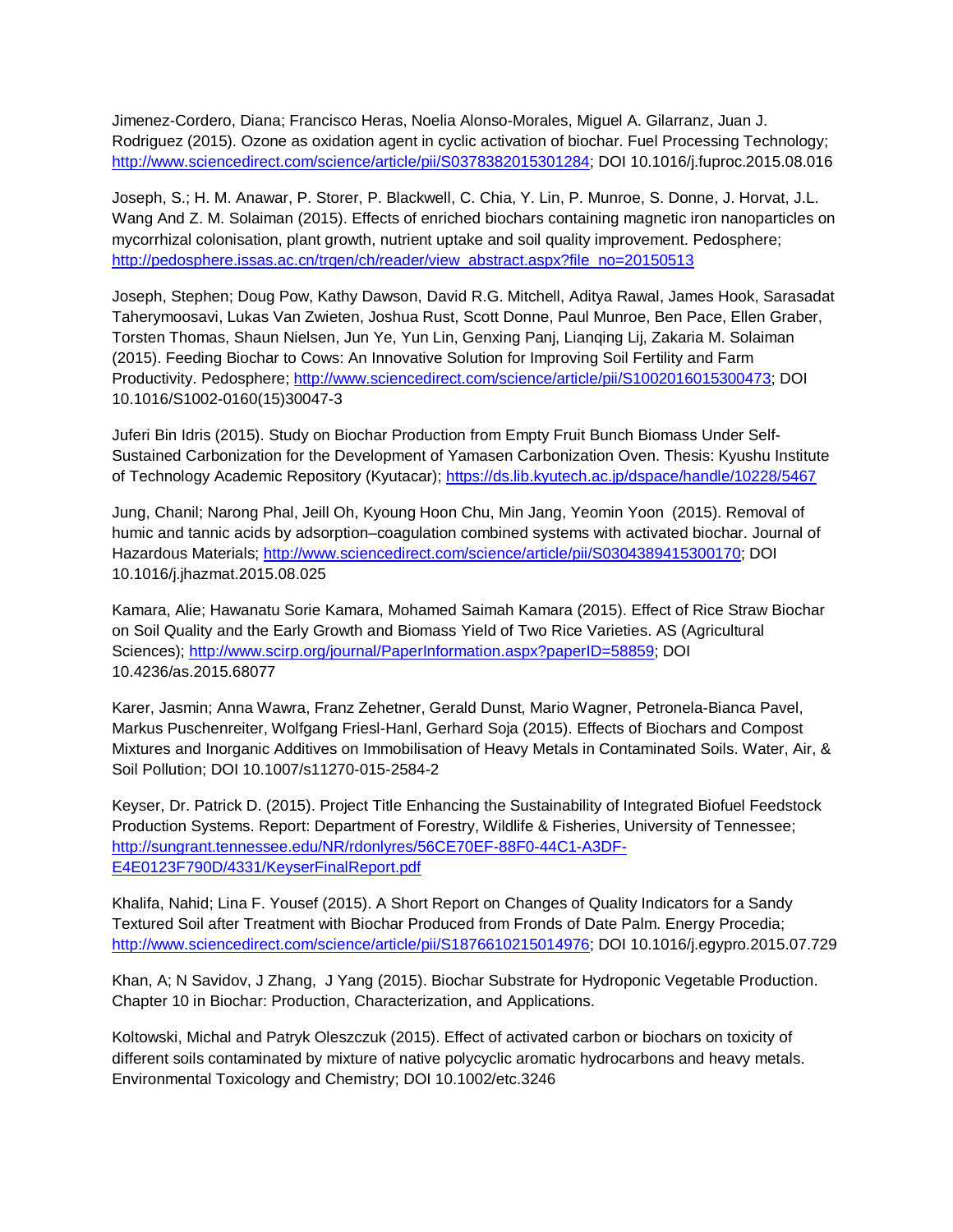Kongthod, T.; S. Thanachit, S. Anusontpornperm and W. Wiriyakitnateekul (2015). Effects of biochars and other organic soil amendments on plant nutrient availability in an Ustoxic Quartzipsamment. Pedosphere; [http://pedosphere.issas.ac.cn/trqen/ch/reader/view\\_abstract.aspx?file\\_no=20150517](http://pedosphere.issas.ac.cn/trqen/ch/reader/view_abstract.aspx?file_no=20150517)

Kongthod, Thippawan; Suphicha Thanachit, Somchai Anusontpornper, Wanpen Wiriyakitnateekul(2015). Effects of Biochars and Other Organic Soil Amendments on Plant Nutrient Availability in an Ustoxic Quartzipsamment. Pedosphere; DOI 10.1016/S1002-0160(15)30060-6

Konsolakis, Michalis; Nikolaos Kaklidis, George E. Marnellos, Dimitra Zaharakie and Kostas Komnitsas (2015). Assessment of biochar as feedstock in a direct carbon solid oxide fuel cell. RSC Advances; DOI 10.1039/C5RA13409A

Kumarathilaka, Prasanna; Sonia Mayakaduwa, Indika Herath, and Meththika Vithanage (2015). Biochar. Chapter 2: Biochar: Production, Characterization, and Applications

Laghari, Mahmood; Muhammad Saffar Mirjat, Zhiquan Hu, Saima Fazal, Bo Xiao, Mian Hu, Zhihua Chen, Dabin Guo (2015). Effects of biochar application rate on sandy desert soil properties and sorghum growth. CATENA; DOI 10.1016/j.catena.2015.08.013

Lan Anh Mai Thi, Stephen Joseph; Lukas Van Zwieten; Kien Hoang Trung;Genxing Pan, L Li; Trinh Mai Van (2015). Effect of enhanced biochar on green house gas emission and paddy rice yield from loamy sand soil after first year trial in Thai Nguyen, Viet Nam; [http://danieljohnpeterson.com/wp](http://danieljohnpeterson.com/wp-content/uploads/2015/08/Paper-Lan-Anh-07-NOv.docx)[content/uploads/2015/08/Paper-Lan-Anh-07-NOv.docx](http://danieljohnpeterson.com/wp-content/uploads/2015/08/Paper-Lan-Anh-07-NOv.docx)

Lehmann, Johannes; Yakov Kuzyakov, Genxing Pan, Yong Sik Ok (2015). Biochars and the plant-soil interface. Plant and Soil; DOI 10.1007/s11104-015-2658-3

Lei Sun, Dongmei Chen, Shungang Wan, Zebin Yu (2015). Performance, kinetics, and equilibrium of methylene blue adsorption on biochar derived from eucalyptus saw dust modified with citric, tartaric, and acetic acids. Bioresource Technology; DOI 10.1016/j.biortech.2015.09.026

Liang Xuefeng, Han Jun, Xu Ying-ming, Tánshìjuan, Lei Yong, Luo Wenjun (2015). In-situ remediation of Cd polluted paddy soil using sepiolite and combined amendments. Chinese Journal of Environmental Engineering; [http://www.cjee.ac.cn/teepc\\_cn/ch/reader/view\\_abstract.aspx?file\\_no=20150977](http://www.cjee.ac.cn/teepc_cn/ch/reader/view_abstract.aspx?file_no=20150977)

Lili He, Yuan Liu, Jin Zhao, Yucui Bi, Xu Zhao , Shenqiang Wang, Guangxi Xing (2015). Comparison of straw-biochar-mediated changes in nitrification and ammonia oxidizers in agricultural oxisols and cambosols. Biology and Fertility of Soils; DOI 10.1007/s00374-015-1059-3

Lingamdinne, Lakshmi Prasanna; Hoon Roh, Yu-Lim Choi, Janardhan Reddy Koduru, Jae-Kyu Yang, Yoon-Young Chang (2015). Influencing factors on sorption of TNT and RDX using rice husk biochar. Journal of Industrial and Engineering Chemistry; DOI 10.1016/j.jiec.2015.08.012

Liping Lou, Lingdan Yao, Guanghuan Cheng, Lixiao Wang, Yunfeng He, Baolan Hu (2015). Application of Rice-Straw Biochar and Microorganisms in Nonylphenol Remediation: Adsorption-Biodegradation Coupling Relationship and Mechanism. Plos One; [http://journals.plos.org/plosone/article?id=10.1371/journal.pone.0137467;](http://journals.plos.org/plosone/article?id=10.1371/journal.pone.0137467) DOI 10.1371/journal.pone.0137467

Liu Kailou, Xia Guilong, Li Yazhen, Yu Paolan (2015). Effects of Different Biochar Fertilizer Rates on Early and Late Rice Growth and Yield in Northeast Area of Jiangxi province. China Rice; DOI 10.3969/j.issn.1006-8082.2015.04.020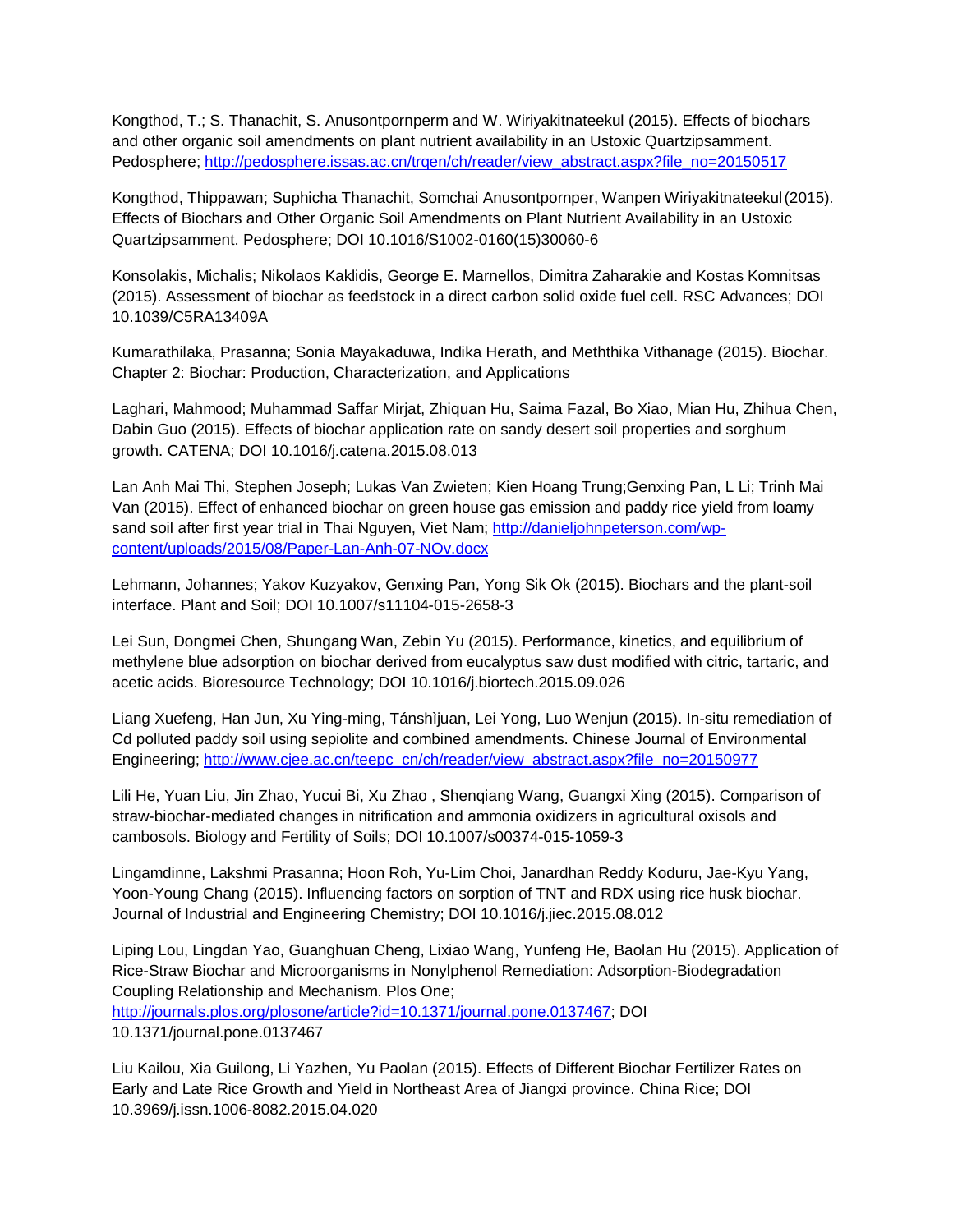Liu Pi, Rui Jiang, Wangchi Zhou, Hua Zhu, Wei Xiao, Dihua Wang, Xuhui Mao (2015). g-C3N4 Modified biochar as an adsorptive and photocatalytic material for decontamination of aqueous organic pollutants. Applied Surface Science; DOI 10.1016/j.apsusc.2015.08.176

Liu Xu, Luisa (2015). Desarrollo de nuevos sustratos a base de compost y biochar para la propagación y producción de Rosmarinus officinalis L. en vivero profesional (Development of new substrates based on biochar and compost for the propagation and production of Rosmarinus officinalis L. in professional nursery). Thesis: Universitat Politècnica de València (Polytechnic University of Valencia); <https://riunet.upv.es/handle/10251/54191>

Lone, Aabid H.; Ghulam R. NAJAR, Mumtaz A. GANIE, Javid A. SOFI, Tahir ALI (2015). Biochar for Sustainable Soil Health: A Review of Prospects and Concerns. Pedosphere; <http://www.sciencedirect.com/science/article/pii/S100201601530045X>

Lun, Lim Wei; Zainab, Hamzah, Assoc Prof Dr; Othman, Hashim, Assoc Prof Dr; Ainatul Alia, Allias (2015). Biochar : A green product from biomass waste to boost crop growth. International Engineering Invention & Innovation Exhibition (i-ENVEX 2015); <http://dspace.unimap.edu.my/xmlui/handle/123456789/40410>

Ma, FF, Zhao BW, Diao JR, Zhong JK, Li AB (2015). Ammonium Adsorption Characteristics in Aqueous Solution by Dairy Manure Biochar. Europe PubMed Central;<http://europepmc.org/abstract/med/26314116>

Magnusson, Anders (2015). Improving small-scale agriculture and countering deforestation: the case of biochar and biochar producing stoves in Embu County, Kenya. LUP Student Papers; <https://lup.lub.lu.se/student-papers/search/publication/5434615>

Mahdi, Zainab; Ali El Hanandeh and Qimimg J. Yu (2015). Date Palm (Phoenix Dactylifera L.) Seed Characterization for Biochar Preparation;

[http://www.ppml.url.tw/EPPM/conferences/2015/download/Date%20Palm%20\(Phoenix%20Dactylifera%2](http://www.ppml.url.tw/EPPM/conferences/2015/download/Date%20Palm%20(Phoenix%20Dactylifera%20L.)%20Seed%20Characterization%20for%20Biochar%20Preparation.pdf) [0L.\)%20Seed%20Characterization%20for%20Biochar%20Preparation.pdf](http://www.ppml.url.tw/EPPM/conferences/2015/download/Date%20Palm%20(Phoenix%20Dactylifera%20L.)%20Seed%20Characterization%20for%20Biochar%20Preparation.pdf)

Manariotis, Ioannis D.; Kalliopi N Fotopoulou, and Hrissi Kassiani Karapanagioti (2015). Preparation and characterization of biochar sorbents produced from malt spent rootlets. Industrial & Engineering Chemistry Research; [http://pubs.acs.org/doi/abs/10.1021/acs.iecr.5b02698;](http://pubs.acs.org/doi/abs/10.1021/acs.iecr.5b02698) DOI 10.1021/acs.iecr.5b02698

Mandal, Sanchita; Nanthi S Bolan, Binoy Sarkar, Ravi Naidu (2015). Preparation and Surface Modification of Biochar for Environmental Remediation; [http://www.cleanup2015.com.au/pdf/251\\_300/0287.pdf](http://www.cleanup2015.com.au/pdf/251_300/0287.pdf)

Matos J. (2015). Photocatalytic Activity of ZnO-Biochar Hybrid Composites. Eurasian Chemico-Technological Journal; [http://ect-journal.kz/index.php/ect01/article/view/16;](http://ect-journal.kz/index.php/ect01/article/view/16) DOI 10.18321/ectj16

Mayakaduwa, S.S.; Prasanna Kumarathilaka, Indika Herath, Mahtab Ahmad, Mohammed Al-Wabel, Yong Sik Ok, Adel Usman, Adel Abduljabbar, Meththika Vithanage (2015). Equilibrium and kinetic mechanisms of woody biochar on aqueous glyphosate removal. Chemosphere; DOI 10.1016/j.chemosphere.2015.07.080

Melo, Leônidas C. A.; Aline P. Puga, Aline R. Coscione, Luke Beesley, CleideA. Abreu & Otávio A. Camargo (2015).Sorption and desorption of cadmium and zinc in two tropical soils amended with sugarcanestraw-derived biochar . Journal of Soils and Sediments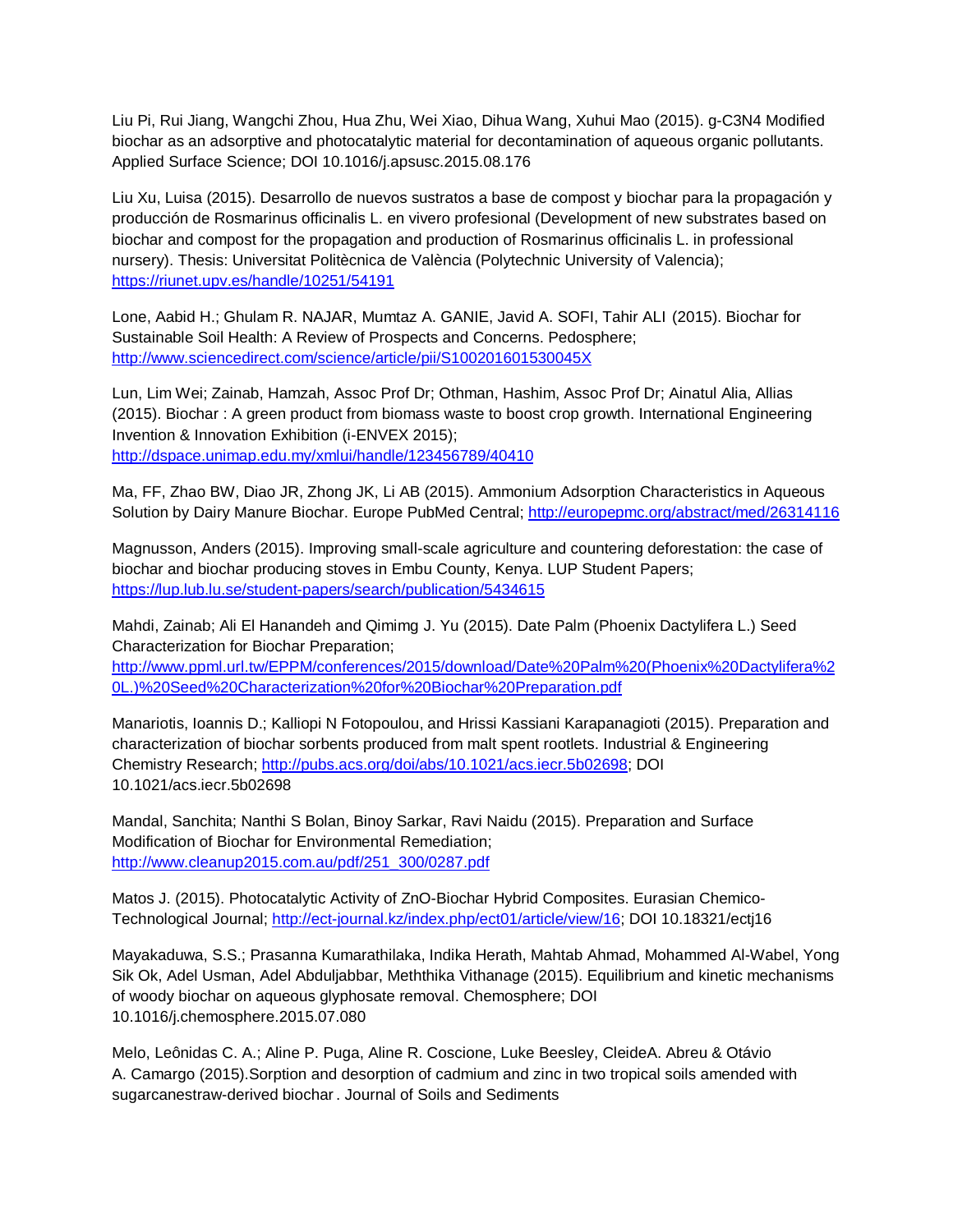Mete, Fatima Z.; Shamim Mia, Feike A. Dijkstra, Md. Abuyusuf, A.S.M. Iqbal Hossain (2015). Synergistic Effects of Biochar and NPK Fertilizer on Soybean Yield in an Alkaline Soil. Pedosphere; [http://www.sciencedirect.com/science/article/pii/S1002016015300527;](http://www.sciencedirect.com/science/article/pii/S1002016015300527) DOI 10.1016/S1002- 0160(15)30052-7

Mia, Shamim; Nijam Uddin, Shaikh Abdullah Al Mamun Hossain, Ruhul Amin, Fatima Z. Mete, Tjisse Hiemstra (2015). Production of Biochar for Soil Application: A Comparative Study of Three Kiln Models. Pedosphere; DOI 10.1016/S1002-0160(15)30050-3

Ming Zhang and Li Lu (2015). Biochar for Organic Contaminant Management in Water and Wastewater. Chapter 8: Biochar: Production, Characterization, and Applications

Mingming Zhu, Zhezi Zhang, Yii Leng Chan, Setyawati Yani, Dongke Zhang (2015). An Experimental Investigation into the Ignition and Combustion Characteristics of Single Droplets of Biochar Slurry Fuels. Energy Procedia; DOI 10.1016/j.egypro.2015.07.286

Minh Ha-Duong (2015). Unmanaged solid and liquid wastes from rice husk gasification. HAL-IMAGES, la collection des images scientifiques de l'ENPC (HAL-IMAGES, the collection of scientific images ENPC); <https://hal.inria.fr/HAL-IMAGE/medihal-01101170v1>

Mohamed, Ibrahim; Guo-shi Zhang, Zhi-guo Li, Yi Liu, Fang Chen, Ke Dai (2015). Ecological restoration of an acidic Cd contaminated soil using bamboo biochar application. Ecological Engineering; [http://www.sciencedirect.com/science/article/pii/S0925857415301154;](http://www.sciencedirect.com/science/article/pii/S0925857415301154) DOI 10.1016/j.ecoleng.2015.07.009

Mohanty, Sanjay K.; Alexandria B. Boehm (2015). Effect of weathering on mobilization of biochar particles and bacterial removal in a stormwater biofilter. Water Research; DOI 10.1016/j.watres.2015.08.026

Mukherjee, Santanu; Lutz Weihermueller, Wolfgang Tappe, Harry Vereecken, Peter Burauel (2015). Microbial respiration of biochar- and digestate-based mixtures. Biology and Fertility of Soils; DOI 10.1007/s00374-015-1060-x

Na Liu, Alberto Bento Charrua, Chih-Huang Weng, Xiaoling Yuan, Feng Ding (2015). Characterization of biochars derived from agriculture wastes and their adsorptive removal of atrazine from aqueous solution: A comparative study. Bioresource Technology;

[http://www.sciencedirect.com/science/article/pii/S0960852415012353;](http://www.sciencedirect.com/science/article/pii/S0960852415012353) DOI 10.1016/j.biortech.2015.08.129

Nall Inshan Moonilall (2015). Impact of Amendments on Soil Properties and Agronomic Productivity in GuyanaThesis: The Ohio State University; [https://etd.ohiolink.edu/!etd.send\\_file?accession=osu1430925071&disposition=inline](https://etd.ohiolink.edu/!etd.send_file?accession=osu1430925071&disposition=inline)

Ndor, E.; O. J. Jayeoba and C. L. A. Asadu (2015). Effect of Biochar Soil Amendment on Soil Properties and Yield of Sesame Varieties in Lafia, Nigeria. American Journal of Experimental Agriculture; DOI 10.9734/AJEA/2015/19637

Pan GenXing; Li LianQing; Liu XiaoYu; Cheng Kun; Bian RongJun; Ji ChunYing; Zheng JuFeng; Zhang XuHui; Zheng JinWei (2015). Industrialization of biochar from biomass pyrolysis: a new option for straw burning ban and green agriculture of China. Science & Technology Review; <http://www.cabdirect.org/abstracts/20153305806.html>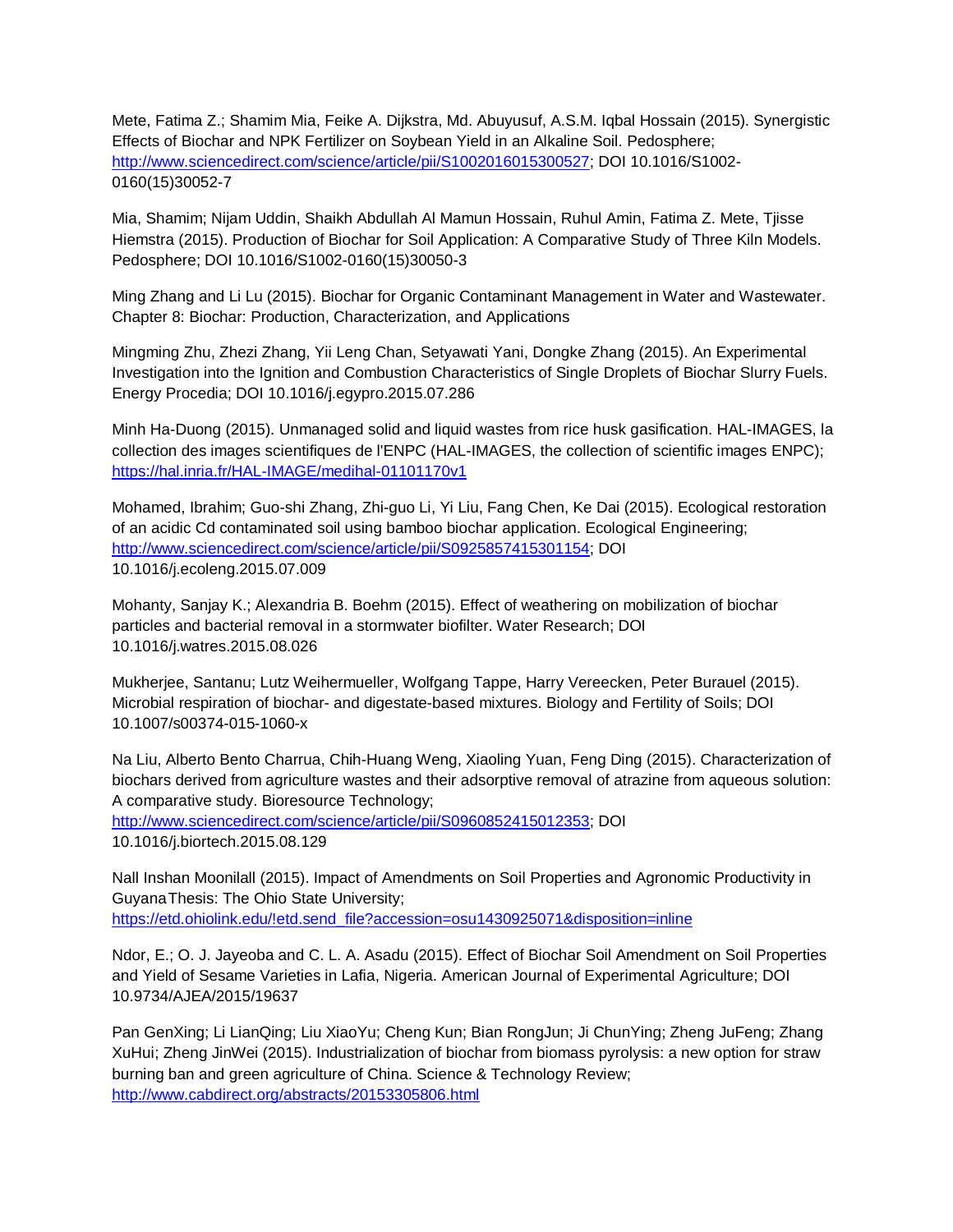Peng Su, Jun Lou, Philip C. Brookes, Yu Luo, Yan He, Jianming Xu (2015). Taxon-specific responses of soil microbial communities to different soil priming effects induced by addition of plant residues and their biochars. Journal of Soils and Sediments; DOI 10.1007/s11368-015-1238-8

Prakongkep, Nattaporn; Robert John Gilkes and Wanpen Wiriyakitnateekul (2015). Forms and solubility of plant nutrient elements in tropical plant waste biochars. Journal of Plant Nutrition and Soil Science; DOI 10.1002/jpln.201500001

Purakayastha, T.J.; K.C. Das, Julia Gaskin, Keith Harris, J.L. Smith, Savita Kumari (2015). Effect of pyrolysis temperatures on stability and priming effects of C3 and C4 biochars applied to two different soils. Soil and Tillage Research; [http://www.sciencedirect.com/science/article/pii/S0167198715001592;](http://www.sciencedirect.com/science/article/pii/S0167198715001592) DOI 10.1016/j.still.2015.07.011

Qi, Fangjie; Ravi Naidu, Nanthi S Bolan (2015). The Impact of Combustion on Sorption Capacity of Biochar for Cadmium; [http://www.cleanup2015.com.au/pdf/301\\_350/0320.pdf](http://www.cleanup2015.com.au/pdf/301_350/0320.pdf)

Rajapaksha, AU; D Mohan (2015). Definitions and Fundamentals of Biochar. Chapter 1: Biochar: Production, Characterization, and Applications

Rani, Priyanka; Singh, A. P.; Sumit Rai (2015). Effect of rice husk biochar and lime treated sludge on NPK concentration and uptake by rice crop. Environment and Ecology

Sagrilo, Edvaldo; Tatiana F. Rittl, Ellis Hoffland, Bruno J.R. Alves, Herony U. Mehl, Thomas W. Kuyper (2015). Rapid decomposition of traditionally produced biochar in an Oxisol under savannah in Northeastern Brazil. Geoderma Regional; [http://www.sciencedirect.com/science/article/pii/S2352009415300109;](http://www.sciencedirect.com/science/article/pii/S2352009415300109) DOI 10.1016/j.geodrs.2015.08.006

Santhanam, Rakesh; Van Thi Luu, Arne Weinhold, Jay Goldberg, Youngjoo Oh, and Ian T. Baldwin (2015). Native root-associated bacteria rescue a plant from a sudden-wilt disease that emerged during continuous cropping. Proceedings of National Academy of Sciences of the United States of America; <http://www.pnas.org/content/112/36/E5013.short>

Schmidt, Hans Peter; Bishnu Hari Pandit, Vegard Martinsen, Gerard Cornelissen, Pellegrino Conte and Claudia I. Kammann (2015). Fourfold Increase in Pumpkin Yield in Response to Low-Dosage Root Zone Application of Urine-Enhanced Biochar to a Fertile Tropical Soil. Agriculture; [http://www.mdpi.com/2077-](http://www.mdpi.com/2077-0472/5/3/723/htm) [0472/5/3/723/htm;](http://www.mdpi.com/2077-0472/5/3/723/htm) DOI 10.3390/agriculture5030723

Shang, Jie; Geng Zeng-Chao; Zhao Jun; Geng Rong; Zhao Ying-cui (2015). Effects of biochar on water thermal properties and aggregate stability of Lou soil. Yingyong Shengtai Xuebao

Shen Lingbo and Murakami Kenji (2015). No.57 Effect of iron catalyst on steam gasification of subbituminous coal from Indonesia. The Japan Institute of Energy;<http://ci.nii.ac.jp/naid/110009925985>

Singh, Gurwinder; Prashant Srivastava, Ravi Naidu (2015). Physico-Chemical Properties of Biochar Made from Different Substrates[; http://www.cleanup2015.com.au/pdf/500/0515.pdf](http://www.cleanup2015.com.au/pdf/500/0515.pdf)

Solaiman, Zakaria M.; Hossain M. Anawar (2015). Application of Biochars for Soil Constraints: Challenges and Solutions. Pedosphere; DOI 10.1016/S1002-0160(15)30044-8

Stephen Joseph, Hossain M. Anawar, Paul Storer, Paul Blackwell, Chee Chia, Yun Lin, Paul Munroe, Scott Donne, Josip Horvat, Jianli Wang, Zakaria M. Solaiman (2015). Effects of Enriched Biochars Containing Magnetic Iron Nanoparticles on Mycorrhizal Colonisation, Plant Growth, Nutrient Uptake and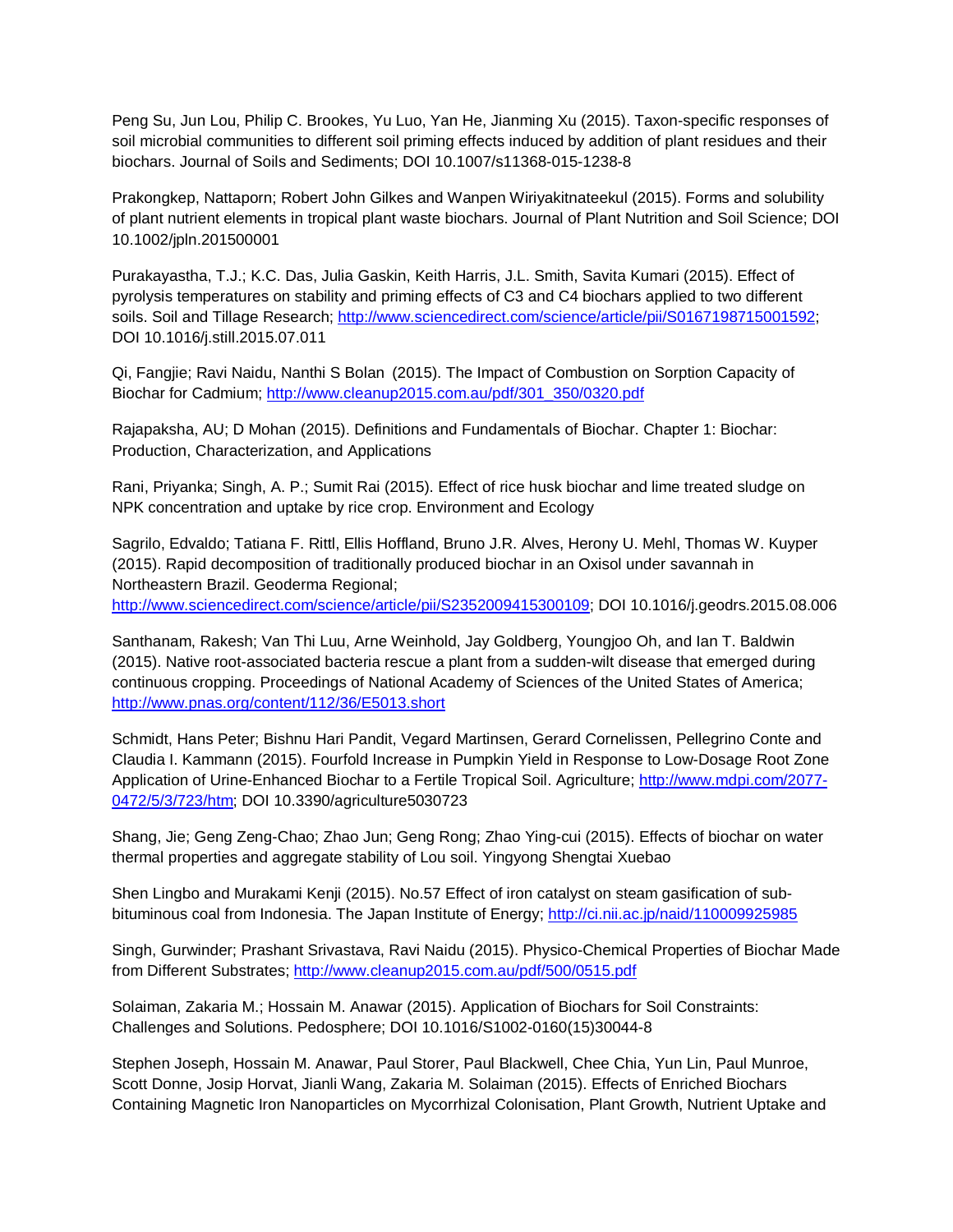Soil Quality Improvement. Pedosphere;

[http://www.sciencedirect.com/science/article/pii/S1002016015300564;](http://www.sciencedirect.com/science/article/pii/S1002016015300564) DOI 10.1016/S1002- 0160(15)30056-4

Stewart, K. J.; Janin, A. (2014). Leonardite and biochar for mine impacted water and soils. Conference Paper: B.C. Mine Reclamation Symposium 2014;<http://cypress.library.ubc.ca/handle/2429/51130>

Sun, Zhencai; Møldrup, Per; Vendelboe, Anders Lindblad; Bruun, Esben Wilson; Elsgaard, Lars; de Jonge, Lis Wollesen (2015). Effect of biochar on soil structural characteristics: water retention and gas transport. Conference Paper: Danish National Research Database; <http://forskningsbasen.deff.dk/Share.external?sp=Sfb0d3792-27e7-4846-924f-a364153b2258&sp=Sau>

Sweet, Audrey (2015). Buffers and Biochar: Influences on Surface Water Quality in Agricultural Systems. Thesis: Forestry Department, Southern Illinois University Carbondale; <http://opensiuc.lib.siu.edu/theses/1633>

Taeyong Shim, Jisu Yoo, Changkook Ryu, Yong-Kwon Park, Jinho Jung (2015). Effect of steam activation of biochar produced from a giant Miscanthus on copper sorption and toxicity. Bioresource Technology; [http://www.sciencedirect.com/science/article/pii/S096085241501161X;](http://www.sciencedirect.com/science/article/pii/S096085241501161X) DOI 10.1016/j.biortech.2015.08.055

Thangarajan, R; N Bolan, S Mandal (2015). Biochar for inorganic contaminant Management in Soil. Chapter: Biochar: Production, Characterization, and Applications

Trippe, Kristin M.; Stephen M. Griffith, Gary M. Banowetz and Gerald W. Whitaker (2015). Biochars Derived from Gasified Feedstocks Increase the Growth and Improve Nutrient Acquisition of Triticum aestivum (L.) Grown in Agricultural Alfisols. Agriculture[; http://www.mdpi.com/2077-0472/5/3/668/htm;](http://www.mdpi.com/2077-0472/5/3/668/htm) DOI 10.3390/agriculture5030668

Tsang, DCW; J Beiyuan, M Deng (2015). Emerging Applications of Biochar. Chapter: Biochar: Production, Characterization, and Applications

Tursunov, Obid; Jan W. Dobrowolski (2015). A Brief Review of Application of Laser Biotechnology as an Efficient Mechanism for the Increase of Biomass for Bio-energy Production via Clean Thermo-Technologies. American Journal of Renewable and Sustainable Energy; <http://files.aiscience.org/journal/article/pdf/70190019.pdf>

Upadhyay, Kalika Prasad (2015). The influence of biochar on crop growth and the colonization of horticultural crops by arbuscular mycorrhizal fungi. Thesis: The University of Queensland; [http://espace.library.uq.edu.au/view/UQ:367181;](http://espace.library.uq.edu.au/view/UQ:367181) DOI 10.14264/uql.2015.804

Usman, Adel R.A.; Adel Abduljabbar, Meththika Vithanage, Yong Sik Ok, Mahtab Ahmad, Munir Ahmad, Jamal Elfaki, Sallam S. Abdulazeem, Mohammed I. Al-Wabel (2015). Biochar production from date palm waste: Charring temperature induced changes in composition and surface chemistry. Journal of Analytical and Applied Pyrolysis;<http://www.sciencedirect.com/science/article/pii/S0165237015301492>

vom Eyser, C.; K. Palmu, T.C. Schmidt, J. Tuerk (2015). Pharmaceutical load in sewage sludge and biochar produced by hydrothermal carbonization Science of The Total Environment; DOI 10.1016/j.scitotenv.2015.08.021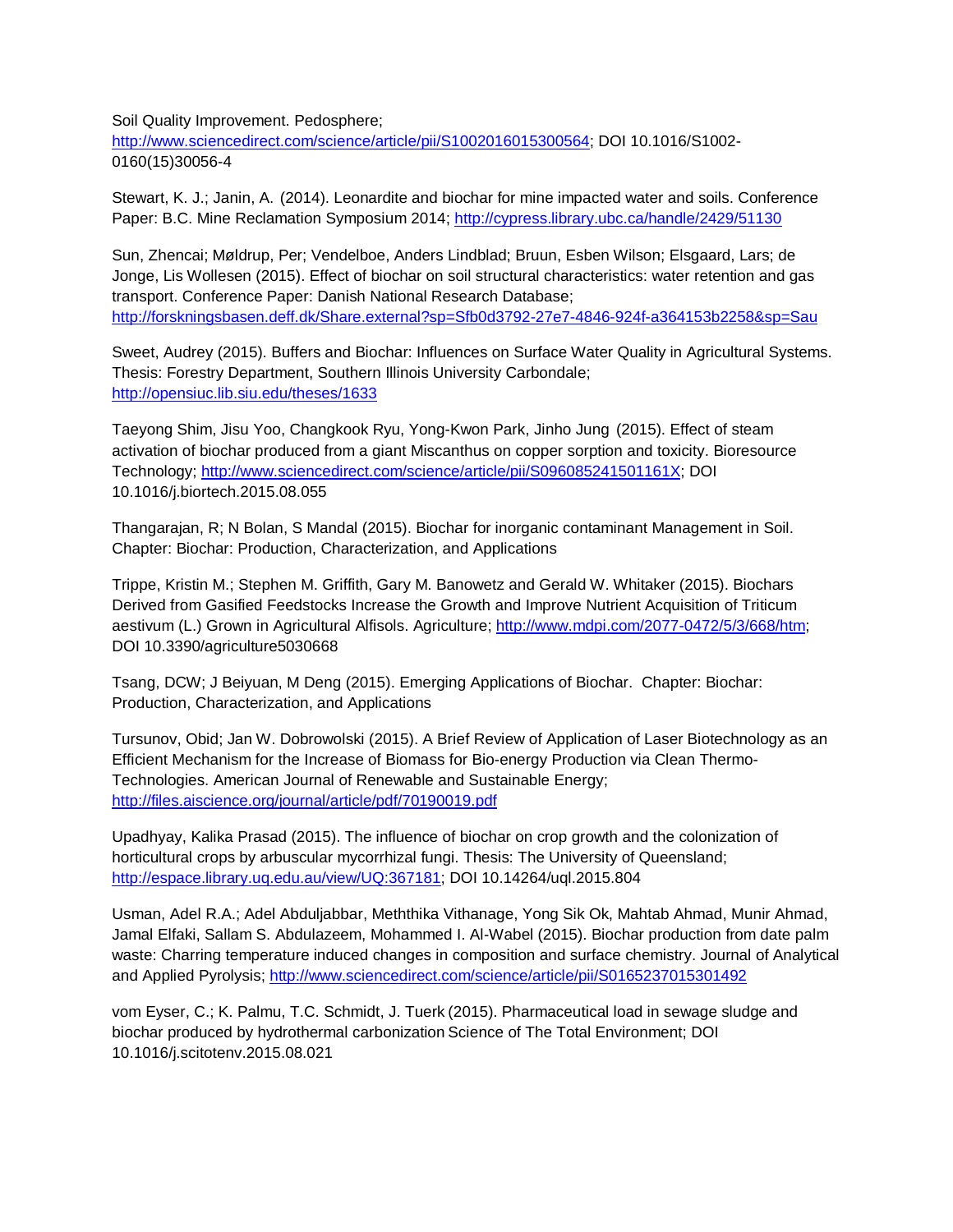Walters, Renaldo; Begum, Shamim A; Fini, Elham H; Abu-Lebdeh, Taher M. (2015). Investigating Bio-Char as Flow Modifier and Water Treatment Agent for Sustainable Pavement Design. American Journal of Engineering and Applied Sciences

Wang Zhang Hong; Guo Haiyan, Chén Fei, Li Yang, Wang Qing (2015). Effects of pyrolysis conditions on the properties of biochar and its adsorption to N and P from aqueous solution. Environmental Science; [http://www.actasc.cn/hjkxxb/ch/reader/view\\_abstract.aspx?file\\_no=20141030006](http://www.actasc.cn/hjkxxb/ch/reader/view_abstract.aspx?file_no=20141030006)

Weiwei Lu, Hailin Zhang(2015). Response of biochar induced carbon mineralization priming effects to additional nitrogen in a sandy loam soil. Applied Soil Ecology; DOI 10.1016/j.apsoil.2015.08.002

Wen Ming; Zhang Shihong; Shao Jing'ai; Chen Yingquan; Feng Lei; Wang Xianhua; Chen Hanping (2015). Physicochemical properties of nitrogen rich in oil and char during biomass nitrogen-rich pyrolysis. Transactions of the Chinese Society of Agricultural Engineering

Xiao Qian; Zhang Hongpei; Shen Yufang; Li Shiqing (2015). Effects of biochar on water infiltration, evaporation and nitrate leaching in semi-arid loess area. Transactions of the Chinese Society of Agricultural Engineering

Xiaokai Zhang, Kim McGrouther, Lizhi He, Huagang Huang, Kouping Lu and Hailong Wang (2015). Biochar for Organic Contaminant Management in Soil. Chapter 6: Biochar: Production, Characterization, and Applications

Xiaoqiang Cui, Hulin Hao, Changkuan Zhang, Zhenli He, Xiaoe Yang (2015). Capacity and mechanisms of ammonium and cadmium sorption on different wetland-plant derived biochars. Science of The Total Environment; [http://www.sciencedirect.com/science/article/pii/S0048969715306811;](http://www.sciencedirect.com/science/article/pii/S0048969715306811) DOI 10.1016/j.scitotenv.2015.09.022

Xinyu Jiang, Karolien Denef, Catherine E. Stewart, M. Francesca Cotrufo (2015). Controls and dynamics of biochar decomposition and soil microbial abundance, composition, and carbon use efficiency during long-term biochar-amended soil incubations. Original Paper: Biology and Fertility of Soils; DOI 10.1007/s00374-015-1047-7

Xiubin Wang, Dali Song, Guoqing Liang, Qian Zhang, Chao Ai, Wei Zhou (2015). Maize biochar addition rate influences soil enzyme activity and microbial community composition in a fluvo-aquic soil. Applied Soil Ecology; DOI 10.1016/j.apsoil.2015.08.018

Xiubin Wang, Wei Zhou, Guoqing Liang, Dali Song, Xiaoya Zhang (2015). Characteristics of maize biochar with different pyrolysis temperatures and its effects on organic carbon, nitrogen and enzymatic activities after addition to fluvo-aquic soil. Science of The Total Environment; [http://www.sciencedirect.com/science/article/pii/S0048969715305295;](http://www.sciencedirect.com/science/article/pii/S0048969715305295) DOI 10.1016/j.scitotenv.2015.08.026

Xu, Cheng-Yuan; Shahla Hosseini Bai, Yanbin Hao, Rao C. N. Rachaputi, Zhihong Xu, Helen M. Wallace (2015). Peanut shell biochar improves soil properties and peanut kernel quality on a red Ferrosol Journal of Soils and Sediments; DOI 10.1007/s11368-015-1242-z

Yafei Shen, Ming Ding, Xinlei Ge and Mindong Chen (2015). Catalytic CO2 Gasification of Rice Husk Char for Syngas and Silica-Based Nickel Nanoparticles Production. Industrial & Engineering Chemistry Research; DOI 10.1021/acs.iecr.5b02677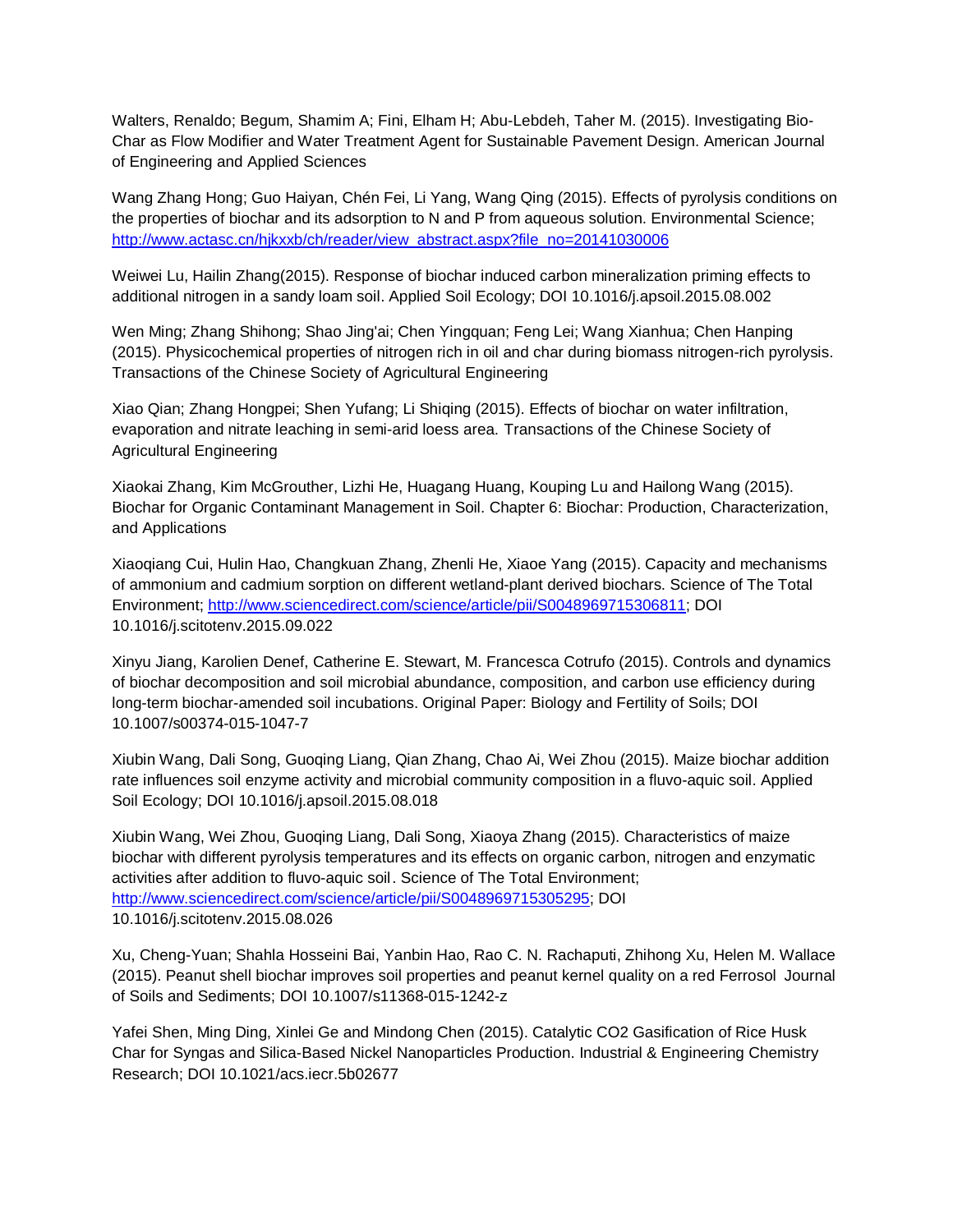Yang Chen; Ma Sky (2015). ZVI modified organisms CARBON removal of heavy metals; <http://www.cnki.com.cn/Article/CJFDTotal-CCDZ2015S1320.htm>

Yang Yan-Li, Li Xiu-Jun, Chen Guo-Shuang, Zhang Ji-Tao, Lu Xin-rui (2015). Effects of Biochar on Saline-sodic Soil Physical and Chemical Properties. Soil and Crop; [http://d.wanfangdata.com.cn/periodical/tryzw201503003;](http://d.wanfangdata.com.cn/periodical/tryzw201503003) DOI 10.11689/j.issn.2095-2961.2015.03.003

Yang Zai Fu; Wang Xue Jing; Xu Lian Lian (2015). Effect of biochar application on organophosphorus pesticide migration and transformation under different rainfall conditions. Academia Journal of Agricultural Research;

[http://www.cabdirect.org/abstracts/20153288417.html;jsessionid=EE10F1C7BDCA560A99624D87A8E32](http://www.cabdirect.org/abstracts/20153288417.html;jsessionid=EE10F1C7BDCA560A99624D87A8E32FF6) [FF6](http://www.cabdirect.org/abstracts/20153288417.html;jsessionid=EE10F1C7BDCA560A99624D87A8E32FF6)

Yang, Fang; Xin-qing LEE, Bin Wang (2015). Characterization of biochars produced from seven biomasses grown in three different climate zones. Chinese Journal of Geochemistry; [http://link.springer.com/article/10.1007/s11631-015-0072-4;](http://link.springer.com/article/10.1007/s11631-015-0072-4) DOI 10.1007/s11631-015-0072-4

Yanjiang Cai and Scott X. Chang (2015). Biochar Effects on Soil Fertility and Nutrient Cycling. Chapter 9: Biochar: Production, Characterization, and Applications

Yanwen Shen, Jessica L. Linville, Meltem Urgun-Demirtas, Robin P. Schoene, Seth W. Snyder (2015). Producing pipeline-quality biomethane via anaerobic digestion of sludge amended with corn stover biochar with in-situ CO2 removal. Applied Energy; [http://www.sciencedirect.com/science/article/pii/S0306261915009411;](http://www.sciencedirect.com/science/article/pii/S0306261915009411) DOI 10.1016/j.apenergy.2015.08.016

Yao Zonglu; Li Min; Zhao Lixin; Meng Haibo; Cong Hongbin; Hou Shulin (2015). Design and experiment on biochar second-stage cooling system with spiral-flow. Transactions of the Chinese Society of Agricultural Engineering

Yao, Chunxue; Stephen Joseph, Lianqing Li, Genxing Pan, Yun Lin, Paul Munroe, Ben Pace, Sarasadat Taherymoosavi, Lukas Van Zwieten, Torsten Thomas, Shaun Nielsen, Jun Ye, Scott Donne (2015). Developing More Effective Enhanced Biochar Fertilisers for Improvement of Pepper Yield and Quality. Pedosphere; [http://www.sciencedirect.com/science/article/pii/S1002016015300515;](http://www.sciencedirect.com/science/article/pii/S1002016015300515) DOI 10.1016/S1002- 0160(15)30051-5

Yilu Xu, Nanthi Bolan, Naser Khan, Mark Farrell (2015). Implications of Microbial Carbon use Efficiency in Contaminated Soil; [http://www.cleanup2015.com.au/pdf/301\\_350/0324.pdf](http://www.cleanup2015.com.au/pdf/301_350/0324.pdf)

Yooyen, Jamorn; Wijitkosum, Saowanee; Sriburi, Thavivongse (2015). Increasing Yield of Soybean by Adding Biochar. Journal of Environmental Research and Development

Yu Wang, Lei Wang, Yu-Jun Wang, Guo-Dong Fang, Dong-Mei Zhou (2015). Measuring the bioavailability of polychlorinated biphenyls to earthworms in soil enriched with biochar or activated carbon using triolein-embedded cellulose acetate membrane. Journal of Soils and Sediments

Yuan Rui-Na, Zhao Ying, Zhang A-Feng, Liu Xiao-Yu, Pan Xiao-lian (2015). Effects of biochar additions combined with three nitrogen fertilizer levels on soil nitrogen mineralization in loessal soil. Agricultural Research in the Arid Areas; [http://d.wanfangdata.com.cn/periodical/ghdqnyyj201504011;](http://d.wanfangdata.com.cn/periodical/ghdqnyyj201504011) DOI 10.7606/j.issn.1000-7601.2015.04.11